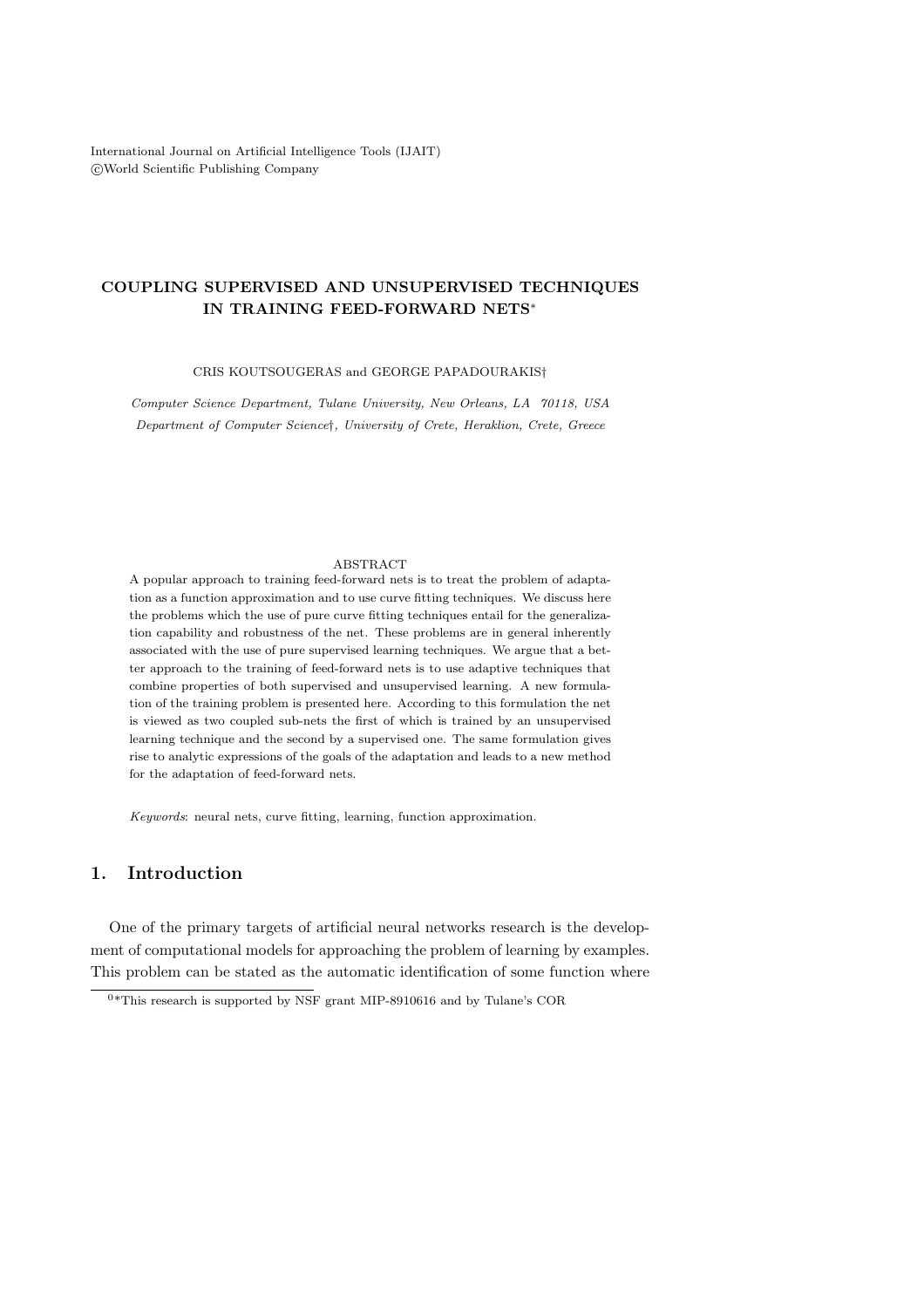all that is known about the function is a finite set of input-output sample pairs. Thus the problem entails the automatic development of hypotheses concerning the identity of the function from which the samples come from. The only solid criterion for evaluating such a hypothesis is whether the corresponding plausible function is consistent (or explains, or fits) the sample set [1]. Thus a popular approach to the problem is to treat it as a function approximation one and to use curve fitting techniques for the adaptation (or training) of the net. However, focusing on fitting the training set per se, like with most adaptive techniques of purely supervised nature, leaves the development of the net's internal representations up to random parameters and factors of the training process as long as a variety of different representations can result in proper fitting. This is no more than a statement of the fact that there are many different functions which can fit a given sample set and one is selected randomly among them if selection is based only on the criterion of proper fitting. However, this selection corresponds to drawing a generalization from the sample set and this generalization is supposed to capture the "semantic" properties of the sample set. The generalization is required to be such that not only the sample set can be accurately reconstructed, but also to provide the means for a reasonable interpolation or prediction for other input-output pairs of the (original) sampled function (pairs that were not in the given sample set). So the random character of the function selection associated with pure supervised learning techniques severes the reliability and robustness of the adaptation. In this paper we discuss the problem of generalization and we conjecture that an additional criterion should be used for evaluating the function selection: of all the functions that fit the sample set we seek the one of least nonlinearity. The requirement about reduced nonlinearity relates to the net's structure and the net's internal representations which develop as a result of the adaptation.

As mentioned earlier, the use of pure supervised learning techniques leaves the development of internal representations potentially prone to random factors such as available nonlinearity, initial parameter values, etc. The function of a net can be viewed as a two stage process and we suggest here that there are advantages in using adaptive techniques which treat it as such. Based on this view we suggest that the adaptation of a feed-forward net can proceed in two stages and that these two stages do not necessarily need to be handled by a single uniform process or technique. Unsupervised Learning techniques can be employed for one stage of the adaptation while supervised learning techniques can be employed for the other stage. By introducing elements of unsupervised learning in training techniques of supervised nature, better guidance and control is exercised on the formation of the internal representations.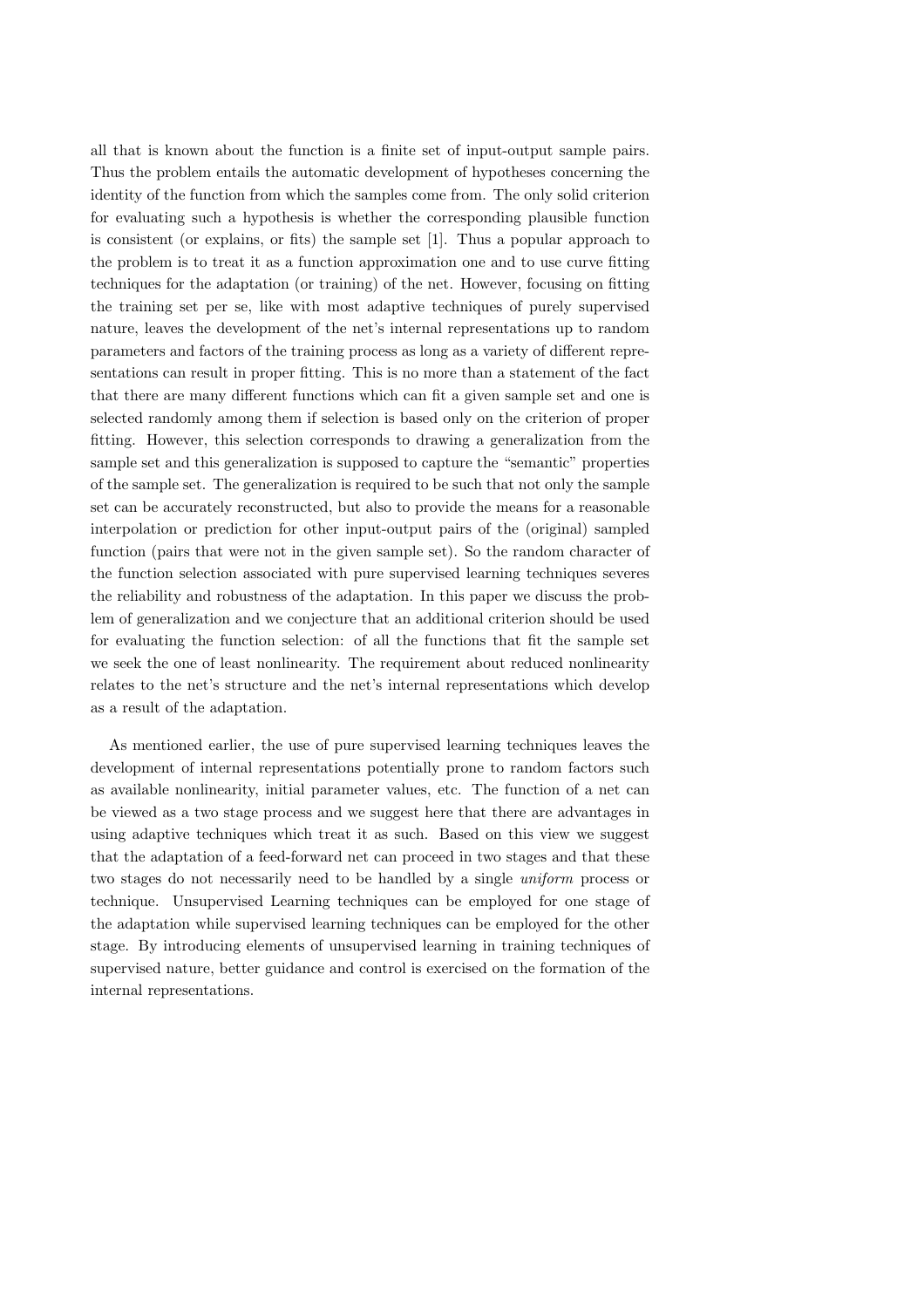Following the discussion regarding the issue of generalization, we present the view that the function of a general feed-forward neural net can be considered as a recoding followed by curve fitting and that unsupervised learning techniques can be employed to aid the recoding function. We then introduce a new formulation of the training problem for feed-forward nets. With this formulation the goals of the adaptation can be expressed in terms of analytic expressions, and also, bounds on the optimal net structure for proper adaptation can be concluded. Finally, this formulation leads to an outline of a class of adaptive algorithms for feed-forward nets.

## 2. Background

In this paper we focus on feed-forward nets. In feed forward models the network structure is such that the output of each neuron does not affect itself, that is, the output of each neuron does not contribute, either directly or transitively, to its own input. For such networks without feedback, the topology reflects a dependency graph. Neurons are arranged in layers so that the total input stimulus to each neuron depends only on neurons in previous layers. The output of the net is a vector consisting of the output values of the neurons in the output layer. If the inputs to the net are vectors from an  $n$ -dimensional space V and there are k neurons in the output layer then the (transfer) function F of the net is a mapping from V to  $R^k$ . Since there are no lateral interactions among neurons in any given layer,  $F$  can be assumed decomposable into k functions  $F_i: V \to R$ , for i=1,...,k. Thus, without loss of generality, we can restrict our discussion to nets with a single output. All observations then pertain to each of the  $F_i$ 's in the case of many output neurons.

Consider now the simple net shown in Fig. 1. This is a typical sub-structure of those which compose a general feed-forward net. Let  $F$  be the output of the net in Fig. 1, and let  $O_i$  and  $f_i$  be respectively the output and the activation or squashing function of neuron  $n_i$ . Let also  $W_{ij}$  be the connection strength or weight from  $n_i$ to  $n_i$ . The total net output being the output of neuron  $n_5$  can be expressed as :

$$
F = O_5 = f_5(net. input_5) = f_5(W_{45}O_4, W_{35}O_3, W_{25}O_2)
$$
  
=  $f_5(W_{45}f_4(W_{14}O_1, W_{34}O_3), W_{35}f_3(W_{13}O_1, W_{23}O_2), W_{25}O_2)$   
=  $f_5(W_{45}f_4(W_{14}f_1(inp_1), W_{34}f_3(W_{13}f_1(inp_1), W_{23}f_2(inp_2))),$   
 $W_{35}f_3(W_{13}f_1(inp_1), W_{23}f_2(inp_2)), W_{25}f_2(inp_2)).$  (1)

The above equation shows that with such a feed-forward structure the net's function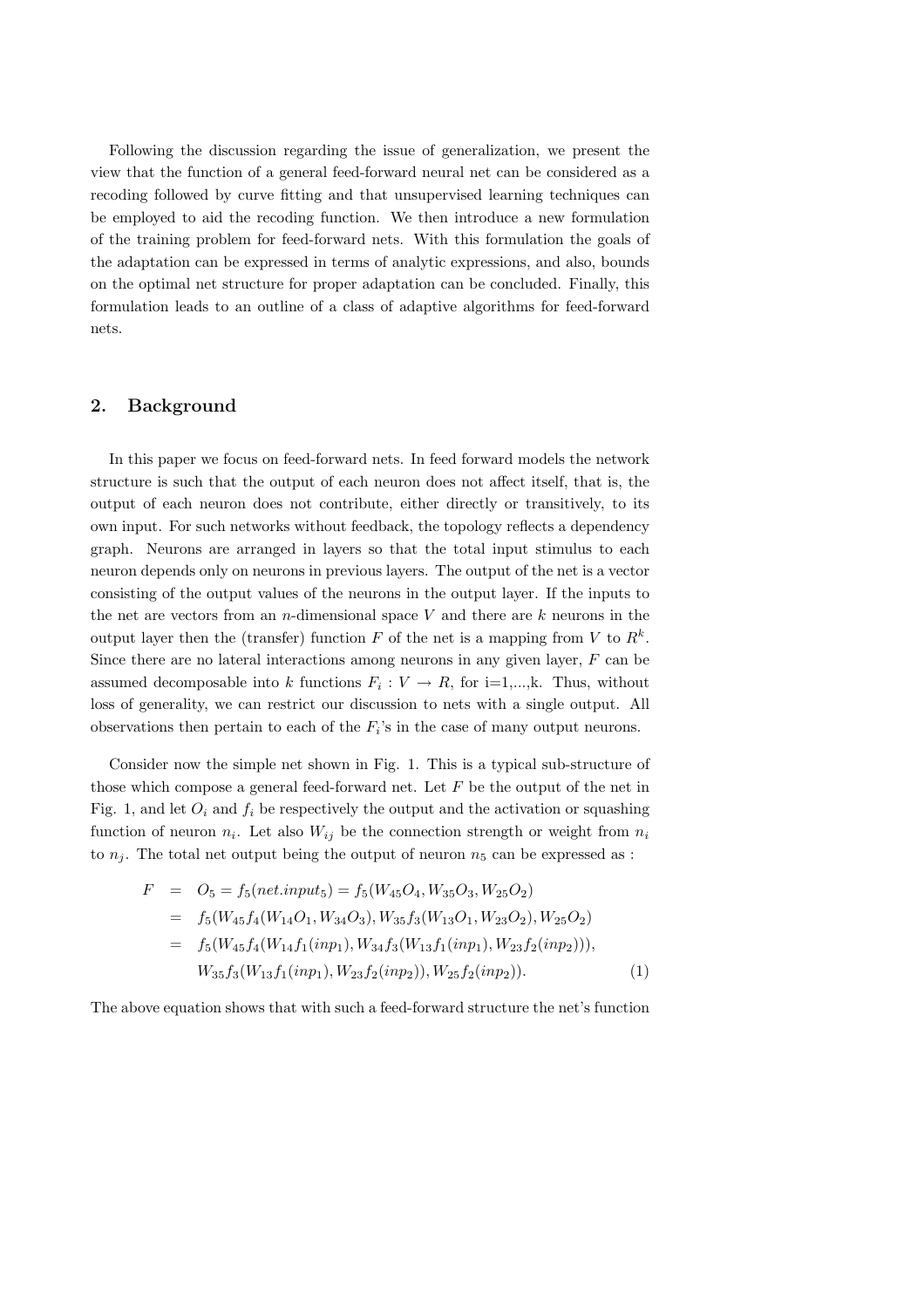

Figure 1. Example of a feed-forward structure.

is a composition of the simple activation functions of the net's neurons. The transfer function of any arbitrary feed-forward net can be expressed in a similar way if we start with the expression of the function of an output neuron and recursively substitute corresponding expressions for its inputs. The final expression will be an analytic form expressing the net output as a parametric function of the net's inputs where the connection weights are the parameters.

In the following, we will refer to the specific sub-functions which synthesize the analytic form of the net's transfer function as descriptors or higher order features. For example, in Eq. (1),  $f_2(inp_2)$ , and  $f_3(W_{13}f(inp_1), W_{23}f_2(inp_2))$ , and  $f_4(W_{14}f(inp_1), W_{34}f_3(W_{13}f(inp_1), W_{23}f(inp_2)),$  etc., are descriptors for F. Note that there is a distinction between an activation (squashing) function and a descriptor; a descriptor is the output of a neuron as a function of the network's input (as opposed to the neuron's inputs).

The analytic expression for the net's transfer function, like that of Eq. (1), rapidly grows more complex as the number of neurons and layers increases. The number of layers defines the depth to which the activation functions are embedded. A point to be noticed here is that even with minor expansions to the net structure, the nonlinearity of its total transfer function can easily be increased to the levels required for fitting arbitrary sample sets or for the approximation of a large variety of target functions.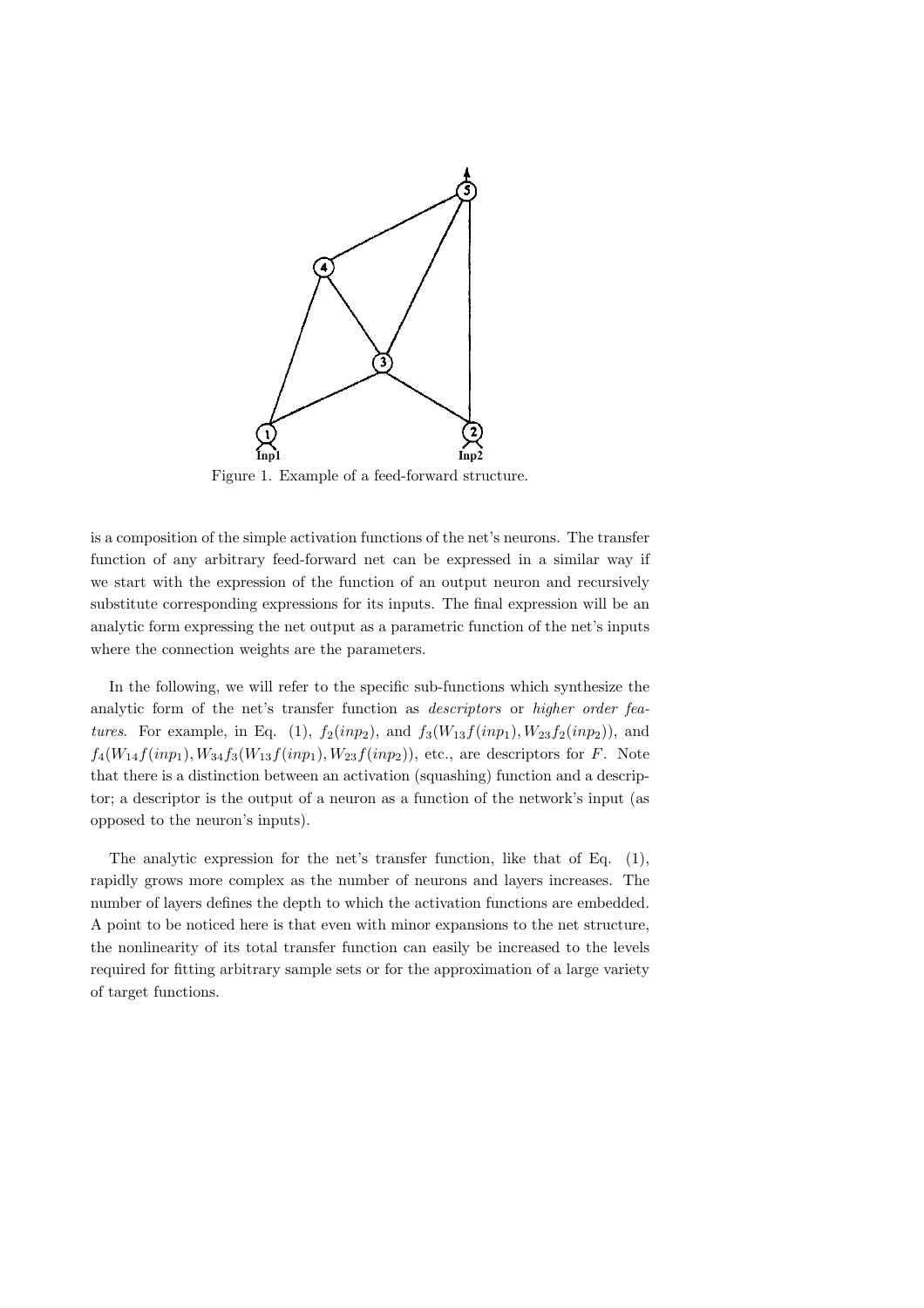Usually, the form of the activation functions  $f_i$  is a very simple one and it is fixed (all neurons have the same activation function), so the net's transfer function is in practice a parametric function of the net's inputs where the parameters are the connection strengths or weights. These weights are flexible parameters which are determined during the net's training phase. Thus the adjustment of the weights is usually achieved with algorithms based on parametric function approximation. The set of target functions which in principle can be approximated within any desired accuracy depends on the nonlinearity available through the net's transfer function, e.g. Eq. (1), which in turn depends on the particular form and number of the  $f_i$ 's and the way they are embedded in the analytic expression of the transfer function.

The goodness of fit of  $F$  to the sample set (or the goodness of the approximation) is measured by some (positive definite) function  $E<sub>s</sub>$  (such as the total output square error). The fact that  $F$  is analytic permits the determination of how changes in each specific weight affect changes in  $E_s$ . The adaptive mechanism thus induces stepwise changes in the weights which cause  $E_s$  to decrease to a minimum value. Thus this mechanism simulates a gradient descent according to the rule:  $\Delta W = -\alpha \frac{\partial E_s}{\partial W}$ known as the generalized Delta rule [2]. The adaptive process terminates when  $E_s$ cannot be reduced further. There is of course the question of this gradient descent getting stuck in local minima of  $E_s$  although quite effective techniques, such as simulated annealing, have been in use [3, 4]. However, the most difficult problem is to determine the net's topology – which in most models is chosen a-priori. One must virtually guess the necessary number of layers and neurons per layer which would facilitate proper approximation of a specific target function  $F_T$  by the net's function F. The adaptation mechanism operates on a net of predefined topology and it is not easy to determine whether the nonlinearity of a given net is sufficient for a certain target function  $F_T$ . The problem with the number of layers may not be serious because it has been shown that two layers (one hidden) are sufficient for a wide variety of target functions (case of sigmoid  $f_i$ 's) [5]. In addition, determining the number of neurons per layer remains a difficult open issue.

The choice of topology (structure) which would be suitable for approximating a given  $F_T$  often requires experimentation with various nets of different topologies. This is hardly a practical solution though. Besides, it does not provide a reliable topology choice either. Assume that with a given net, the fitness  $E_s$  cannot decrease down to 0. Then it is obvious that the net does not contain enough nonlinearity. On the other hand, assume that a 0 for  $E_s$  can be attained. This means that the net's function F coincides with the target function  $F<sub>T</sub>$  at least at the points of the sample set, but there is no guarantee that  $F_T$  is approximated properly in other points. In other words, a 0 for  $E_s$  may imply the possibility that the net contains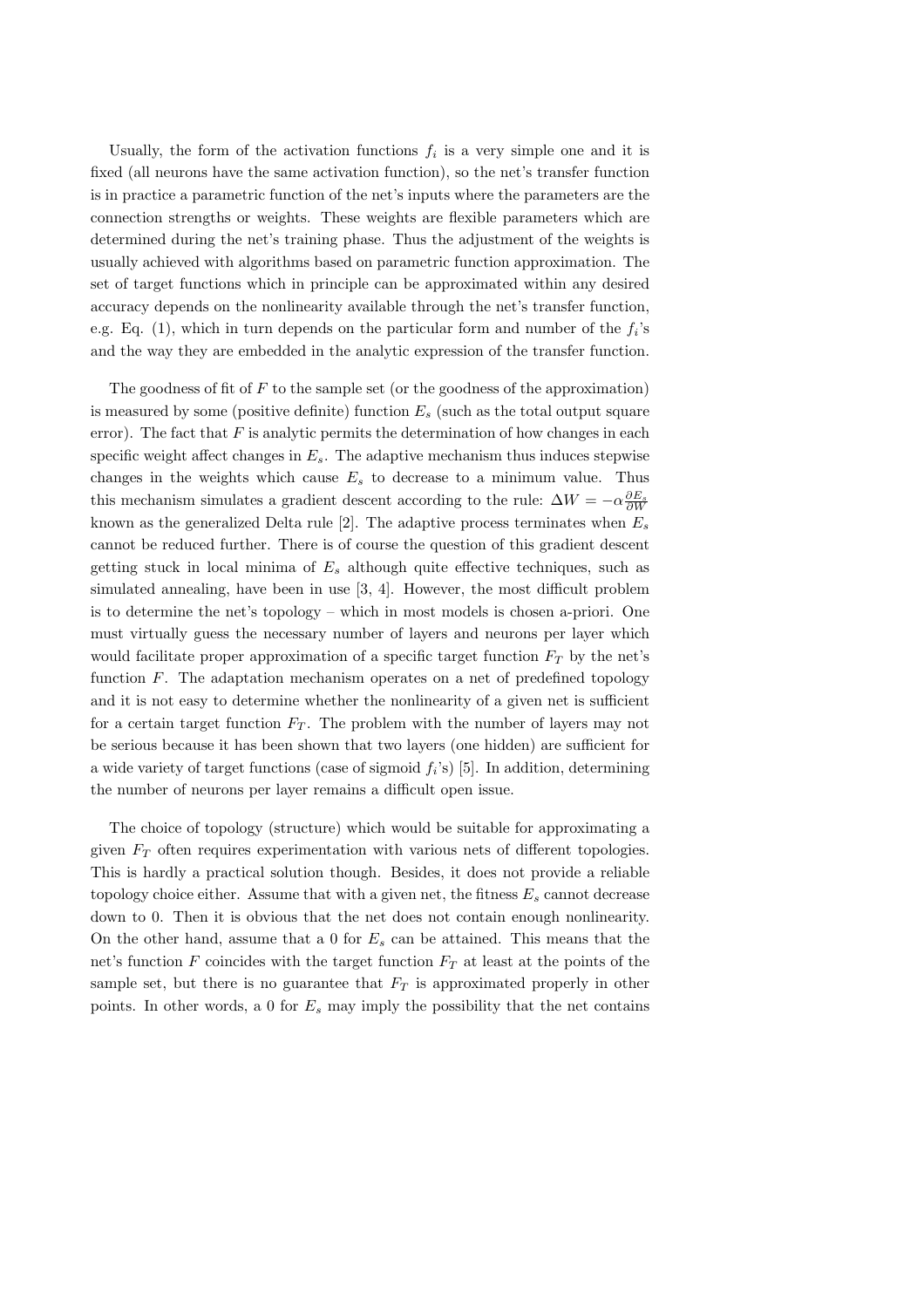more nonlinearity than is exactly necessary.

## 3. The Issue of Nonlinearity

The presence of excessive nonlinearity may induce an unfavorable net behavior (sometimes random) outside the specific instances of the training set. In general, given a set of points in some n-dimensional space (training set or set of samples) there exist many different surfaces (functions)  $S_i$ , i=1,..., which fit those points. This is illustrated in Fig. 2. A curve fitting approach which is based only on the objective of discovering a surface which contains the sample points, such as the Back Propagation Algorithm (BPA) [2], will at best select randomly one of the above candidate  $S_i$ 's. So if there is excessive nonlinearity, then it is possible to represent many different functions, all of which fit exactly the sample set. One of these is randomly identified by the adaptive mechanism since this identification is heavily dependent on various parameters of the adaptive mechanism such as initial weight values, step size (reflected by the learning rate  $\alpha$ l $ph\alpha$ ), momentum terms, etc. Reports [6, 7, 8] exist which specifically refer to the sensitivity of Back Propagation nets to the choice of the initial weights. This random character of the end result of the adaptation is quite likely to result in unpredictable or unreliable behavior of the net after training. The formulating of the learning problem as a curve fitting one is appropriate but also too general. The curve fitting problem, in the absence of additional constraints, does not in general admit a single solution and thus it is bound to have a random character. This is severe for the reliability of current adaptive techniques and subsequently for the usability of the models under consideration. What is really expected of the adaptation is not only an issue of the goodness of fit but also an issue of the quality of the developed internal representations (i.e. has the net simply "memorized" the training set or has it really captured its "semantic" properties?).

What is evident from this discussion is that focusing only on fitting the sample set, as it is usually done with purely supervised learning techniques, does not touch upon the issue of what kind of generalization the net develops as a result of the adaptation. What is considered a "reasonable" generalization though? Given the set of functions all of which fit a sample set, which one is it reasonable to assume as being the sampled one? Since the original function (the one which was actually sampled and which is also the target of the adaptation) is not known there really isn't any solid criterion other than the consistency to the sample set. Since all that is known about that function is the sample set, any function consistent with the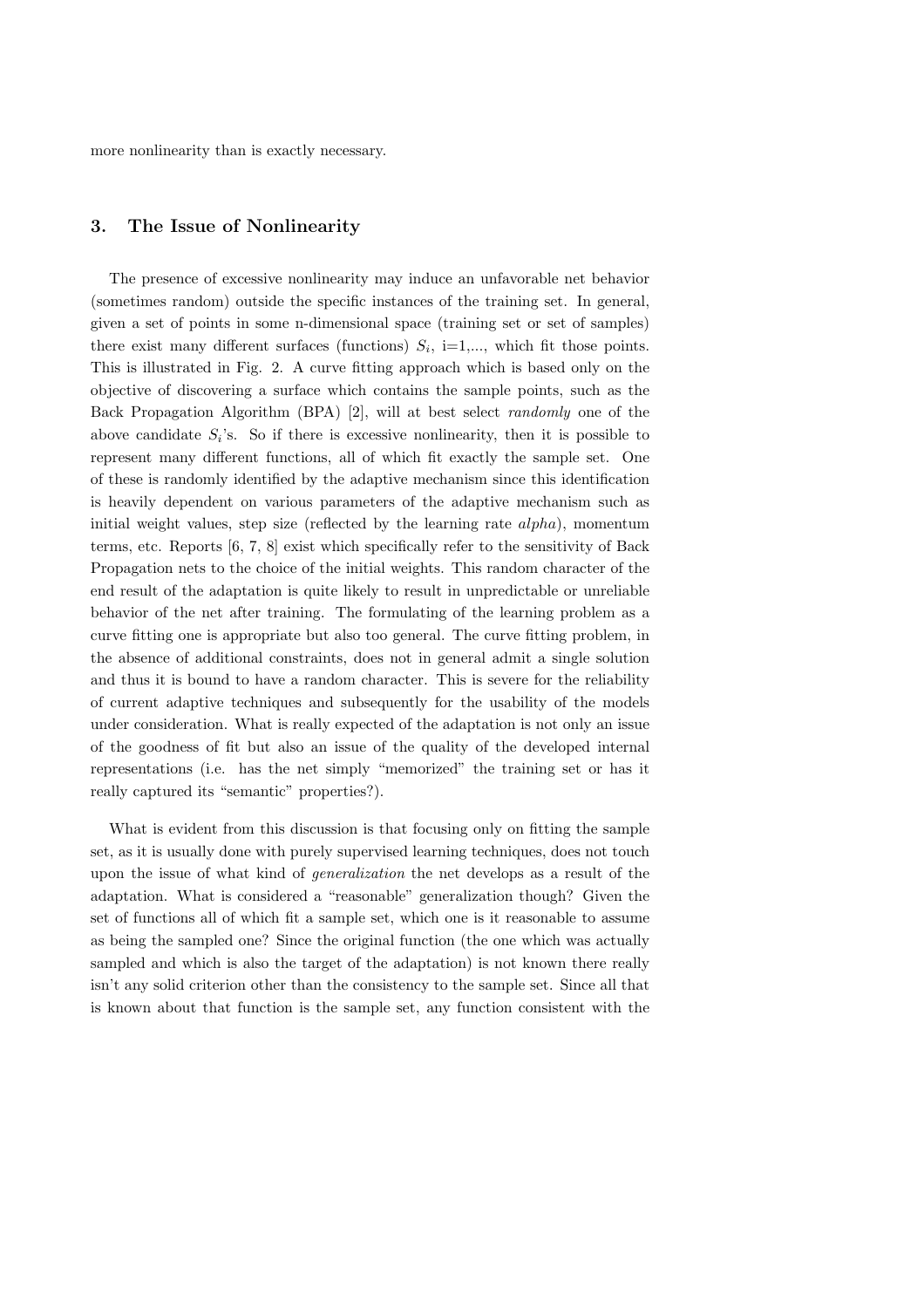

Figure 2a. Two ways to fit a sample set



Figure 2b. Two ways to fit another sample set

sample set is a legitimate candidate. However, in many cases it is assumed that the target function has been sampled densely enough and that the sample set points out the basic form or shape of that function reasonably well. Consider the example of Fig. 2a. Any of the two curves shown could be the one which the samples came from. We then ask what is the output which expectedly corresponds to the input marked with " $X_1$ "? There are two outputs as suggested by the two possible functions/generalizations shown. Based solely on the reflection of the sample set alone, which of the two outputs would be most likely anticipated? One of the choices seems to follow a reasonably evident pattern (shape in this case) whereas the other does not. Recall that we assume the target function to have been sampled densely enough as to capture recurring patterns or "semantic" properties.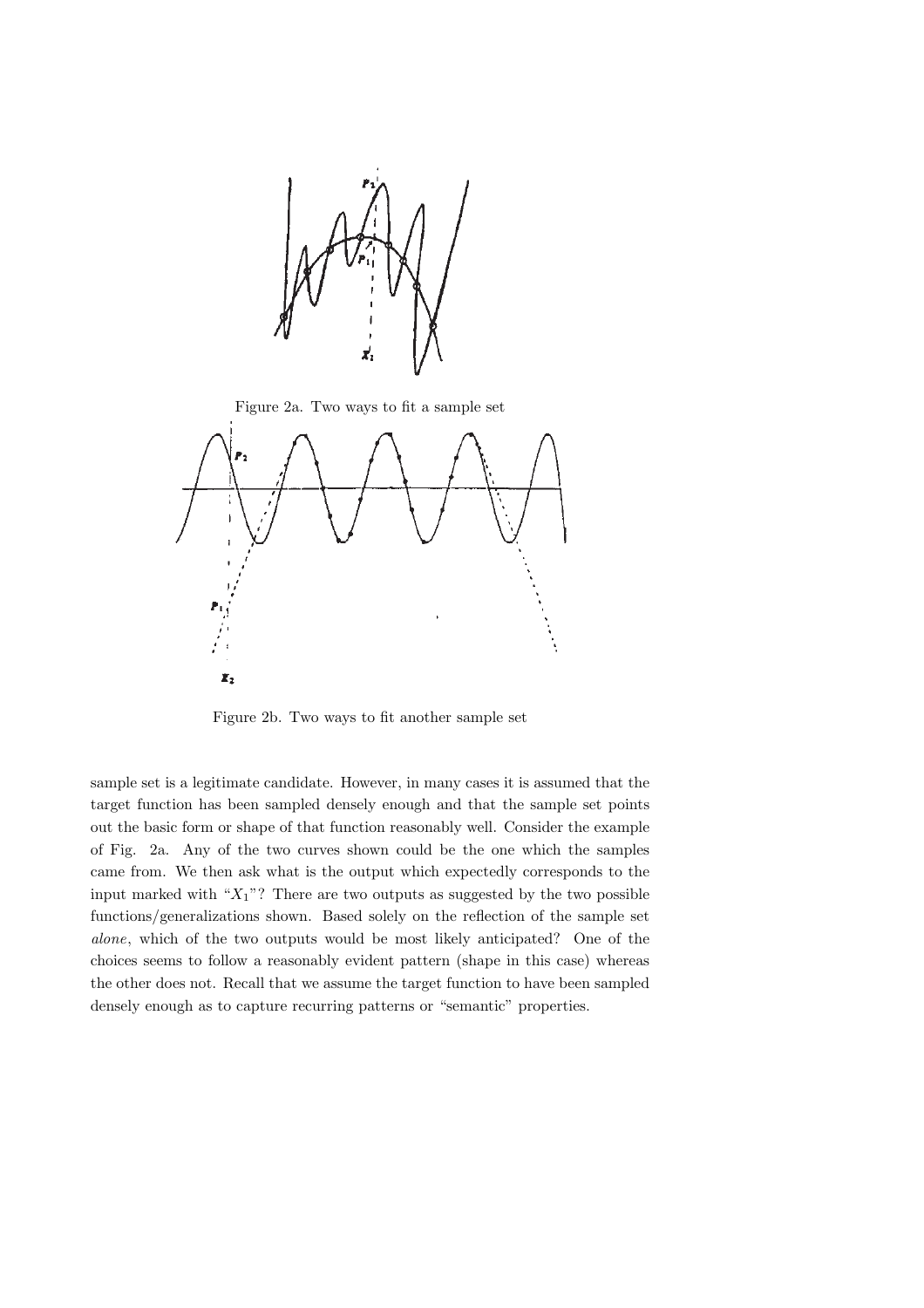Even if in the above discussion we relax the assumption that the target function is densely sampled, we are still left with the fact that any one of the functions which are consistent with the sample set is as good generalization as is any other one of them and beyond the criterion of consistency the selection of the generalization hypothesis is random. So there is no loss in introducing further selection criteria even if arbitrary. We conjecture here that such a reasonable criterion to add is the requirement of reduced nonlinearity. In other words, we consider our target to be the function of least-nonlinearity which fits the sample set. There is one more point to clarify with regard to this requirement. Consider the example of Fig. 2b. Suppose now that we ask what is the expected output for the input designated as " $X_2$ " (the same question asked earlier about the input " $X_1$ "). In this case, the requirement for a fitting function of least nonlinearity would suggest that the point  $P_1$  is more likely than  $P_2$ . Given our intuition about the graphic pattern of the plot of the sample set (which looks like a sinusoidal), we might expect that point  $P_2$  is more likely. The issue in this case is that we have no information about the sampled function outside the range which is spanned by the sample set. The input corresponding to  $"X_1"$ however, is within the region for which the sample set provides information. For a new input  $X$  within the sampled region, the requirement for reduced nonlinearity tends to keep the expected output close to the outputs corresponding to known samples neighboring X. Outside the sampled region, there is no information and it is not possible to check the effect of the additional requirement against any intuitive expectancy. This of course is only an intuitive way to suggest that the requirement of reduced nonlinearity is a reasonable one. But, in any case, we should remember that beyond the consistency to the sample set, any random selection is in principle admissible, so the least argument we can make here is that introducing the additional requirement of reduced nonlinearity does not imply loss in any intuitive sense.

The requirement for reduced nonlinearity implies a reduced number of neurons in the net structure. This follows easily from the discussion regarding the net's transfer function and the form of Eq. (1), where a direct relation is established between the number of neurons and the nonlinearity inherent to the net structure. Reduced number of neurons in the net's structure is not simply an engineering optimality concern. Let us consider the function of Eq. (1) again. This function is composed in a hierarchical manner from simpler functions which are also composed from other functions in a similar way. At the lowest level, these composing functions are the neuron activation functions directly applied on the inputs of the net. The responses of the neurons at the lowest level can be viewed as representing the (degree of) presence of certain features in the input vector. These features are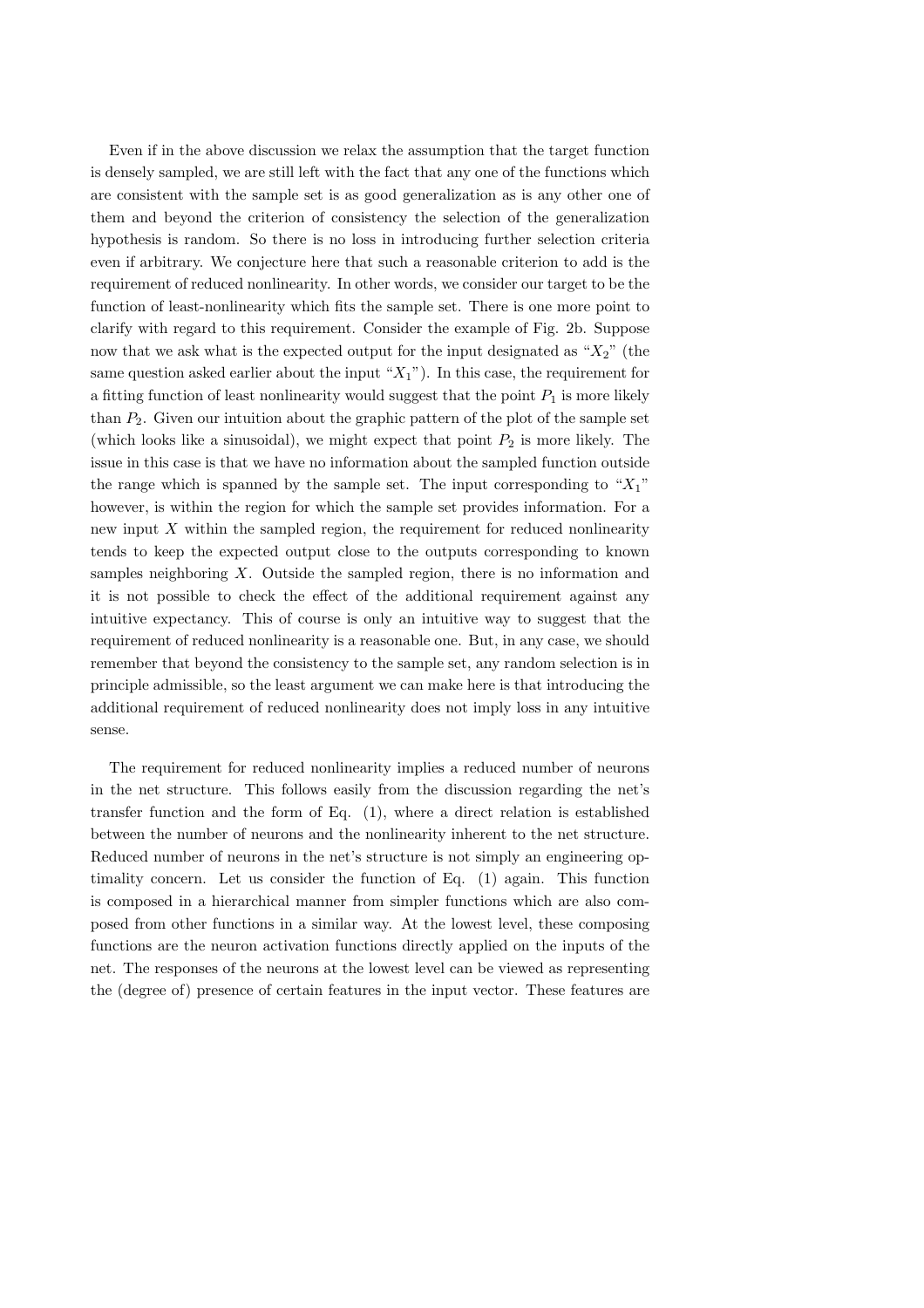combined at neurons in higher layers to synthesize more complex features on the basis of which the transfer function can be described. Thus, the number of neurons bears a direct relation to the number of features which the net synthesizes or "discovers" in order to describe a function that is consistent with the sample set. These features represent various characteristics exhibited by the training set. There is a good reason to require that the description of the target function is achieved with as few of such features as possible, or in other words, that the fitting is done with a net of as few neurons as possible. The reason is that if the number of synthesized features is restricted, then the adaptation must favor the discovery of the most powerful ones, that is those which are most useful in describing the fitting function. Thus the discovered features are more likely to reflect the "semantic" properties exhibited by the sample set. If the number of features for synthesizing the fitting function is unrestricted, then certain spurious features may be also introduced. By spurious features, we mean certain weak characteristics or properties which apply to the sample set alone but not to the sampled function. It is possible that the sample set, just because of the choice of sampling, may present some properties which are not characteristic of the sampled function. In a pattern recognition problem for instance, the samples may suggest that certain "features" are strongly correlated to the output without this being actually true for the broader object space. For example, trying to teach the concept of a "vehicle" by pointing out only blue vehicles, it may be assumed that if something is a vehicle, then it must be blue. It is difficult to decide which of the characteristics being exposed by the training set are true properties of the sampled function (let's call these function properties/features) and which of them are properties of the limited sample set only (let's call these spurious properties/features). When dealing with the problem of training a net to a function on the basis of a sample set, it is implicitly assumed in the following that the training set is typical of the sampled function and therefore it contains enough information concerning at least the function properties which can lead to the proper generalization. A good sample set is thought of as not being misleading, and therefore it is one which ensures that any possible generalization emerging from it is based on a set of properties which at least contains the function properties. We will also assume that within the samples of a training set, the function properties present a stronger correlation to the output than possible spurious properties do. With these hypotheses on the sample set, our intuitive goal is to identify the fitting function (generalization) which is based on (is expressible with) as few as possible of the properties revealed by the sample set. This requirement leads again to reduced number of neurons and thus reduced network nonlinearity. It should be noted that an analogy can be observed in the way humans function. If someone is presented with a set of examples of some unknown to him/her behavior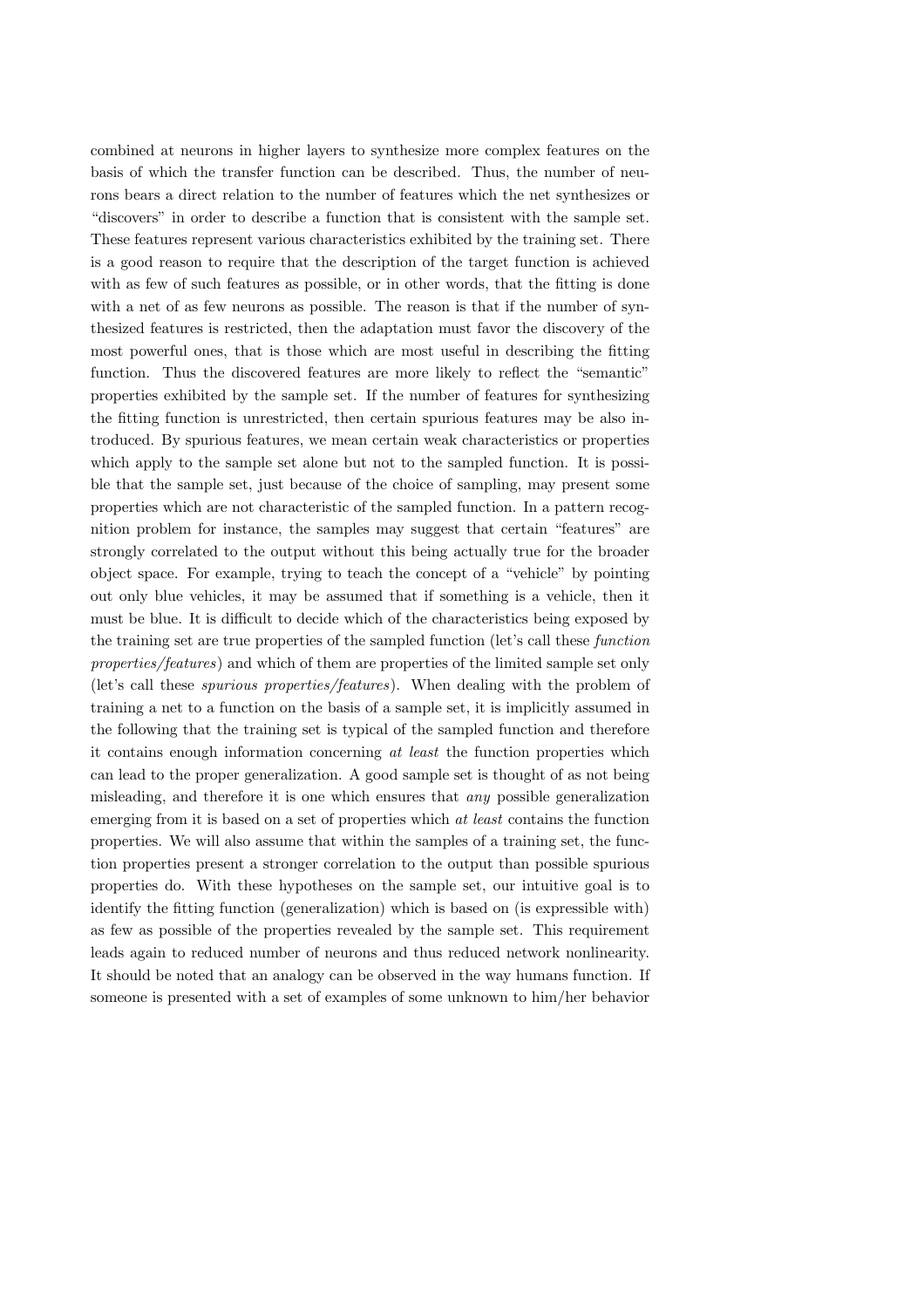(function) which is to be inferred from those examples, then he/she will try to find the "simplest" behavior hypothesis which accounts for the observations. He/she will try to determine the smallest set of basic features which can describe adequately some behavior hypothesis.

With excessive nonlinearity, a net structure has enough "memory" so as to easily "memorize" the sample set. However, for inputs not appearing in the sample set the net may behave randomly (unpredictably) and not necessarily according to a reasonable interpolation. With a degree of nonlinearity barely enough to fit the samples, the net is forced to identify the most important collective characteristics and features which identify the sample set, thus leading to an increased likelyhood of a reasonable interpolation for inputs not appearing in the sample set. When the fitting is exact, the net is able to reconstruct the sample set. In the former case, this reconstruction is performed out of "memory" and not necessarily on the basis of "semantic" information. In the latter case, the net cannot memorize the samples one by one, so it is forced to identify a smaller set of properties or features and synthesize a compact description of the samples so as to be able to reconstruct them [9, 10]. In this case, the prediction of outputs for new inputs will be more likely based on collective characteristics exhibited by the sample set and thus a more reasonable interpolation can be expected.

#### 4. Controlling the Development of Internal Representations

In the previous discussion, it was pointed out that the degree of nonlinearity inherent to the net structure relates to the internal representations that can possibly develop as a result of the adaptation. Furthermore, it was pointed out that one problem is to identify a net structure with a degree of nonlinearity barely enough to fit the sample set. Suppose that this problem was solved. Then given a sample set, we could identify a net for which it would be known that it can fit the samples. However, identifying the particular values of the net parameters which would achieve the exact fitting is left up to the training algorithm. Thus how exact fitting can be achieved is another problem. We discuss here the problems related to the net's internal adjustments during adaptation.

The main question here is: what could possibly prohibit the adaptive process from performing adjustments that would achieve exact fit ? This is the same problem that causes gradient descent methods to get stuck in local minima. The problem can best be illustrated by an example. Assume that we have a feed-forward network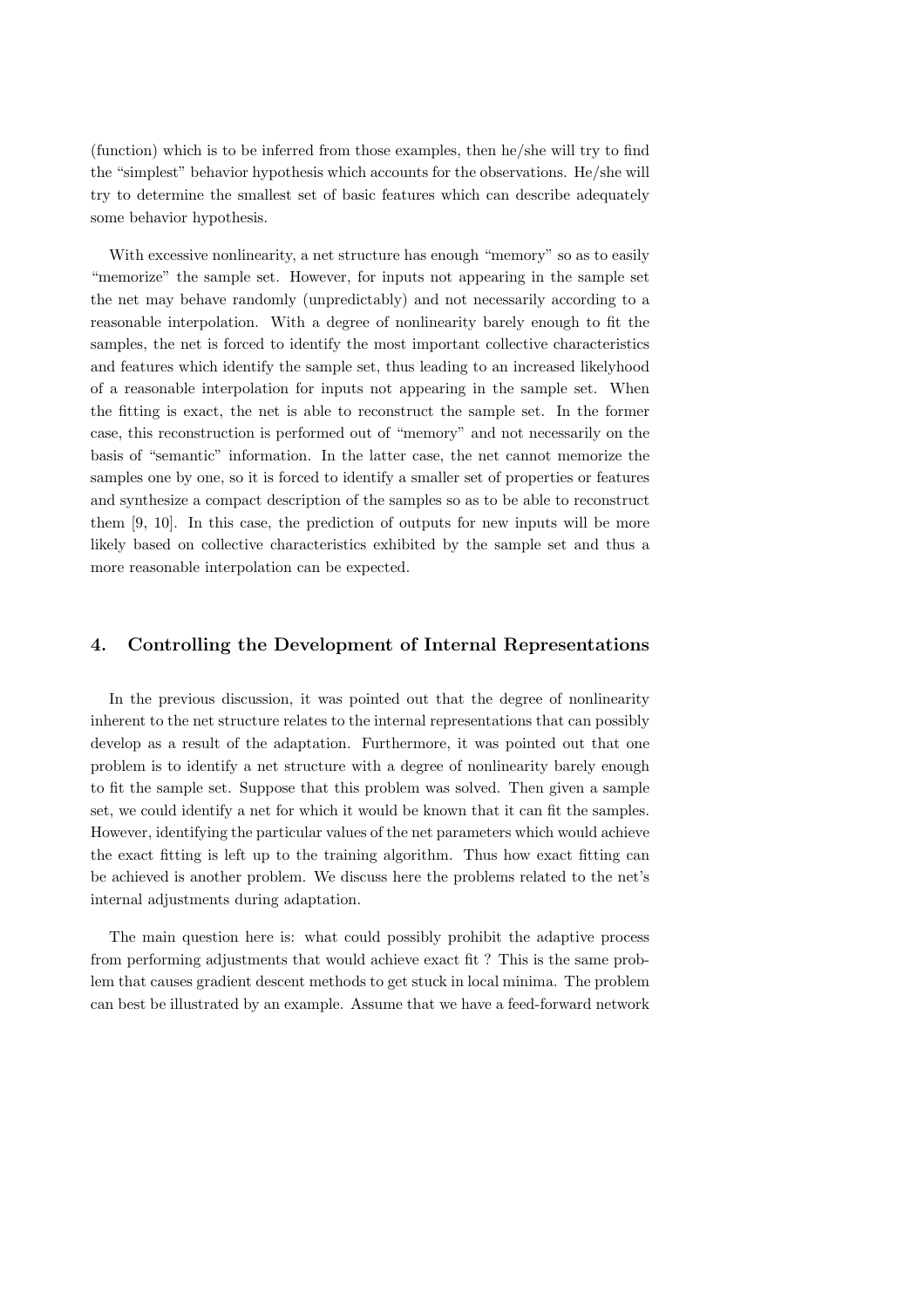

Figure 3. A specifically restricted feed-forward structure.

with a structure as in Fig. 3 having only four neurons in the lower layer and that we try to train it to a given sample set. Further assume that there exist only two sets of values for the parameters (e.g. weights) of the entire network which are such that the net's input-output function exactly fits the sample set. The net's function can be described in a closed form similar to that of Eq. (1). Each neuron's output as a function of the net's input is a descriptor for the net's transfer function. Let the descriptors represented by the neurons in the lower layer with the first set of parameter values be denoted as  $D_1, D_2, D_3, D_4$ . Respectively, let the descriptors represented with the second set of values be denoted as  $D_1, D_2, D_5, D_6$ . That is, we assume that with the given network,  $F_T$  can be represented only in terms of either the set of descriptors  $D_1, D_2, D_3, D_4$  or the set  $D_1, D_2, D_5, D_6$ . Suppose now that in the course of adaptation using Back Propagation, the following case arises : one of the neurons of the lower layer adapts to  $D_3$  and that at the same time, some other neuron adapts either to  $D_6$  or to  $D_3$ . Indeed, it is quite possible that both neurons may adapt to  $D_3$ , because even with random initial weights two different neurons may actually end up representing the same descriptor, or in other words, they may end up responding to the same input subpattern in such a way that both responses have the same "meaning" or information content. If it so happens that during the course of the adaptation one neuron adapts to  $D_3$  and the other adapts to either  $D_6$ or  $D_3$ , then one of the two neurons must abandon its descriptor so that, with the given network topology, a complete set of descriptors can be identified, therefore allowing the net to properly adapt to  $F_T$ .

Usually with neural net adaptive algorithms (like the BPA), control over the weight adaptation is distributed and it is based only on local information which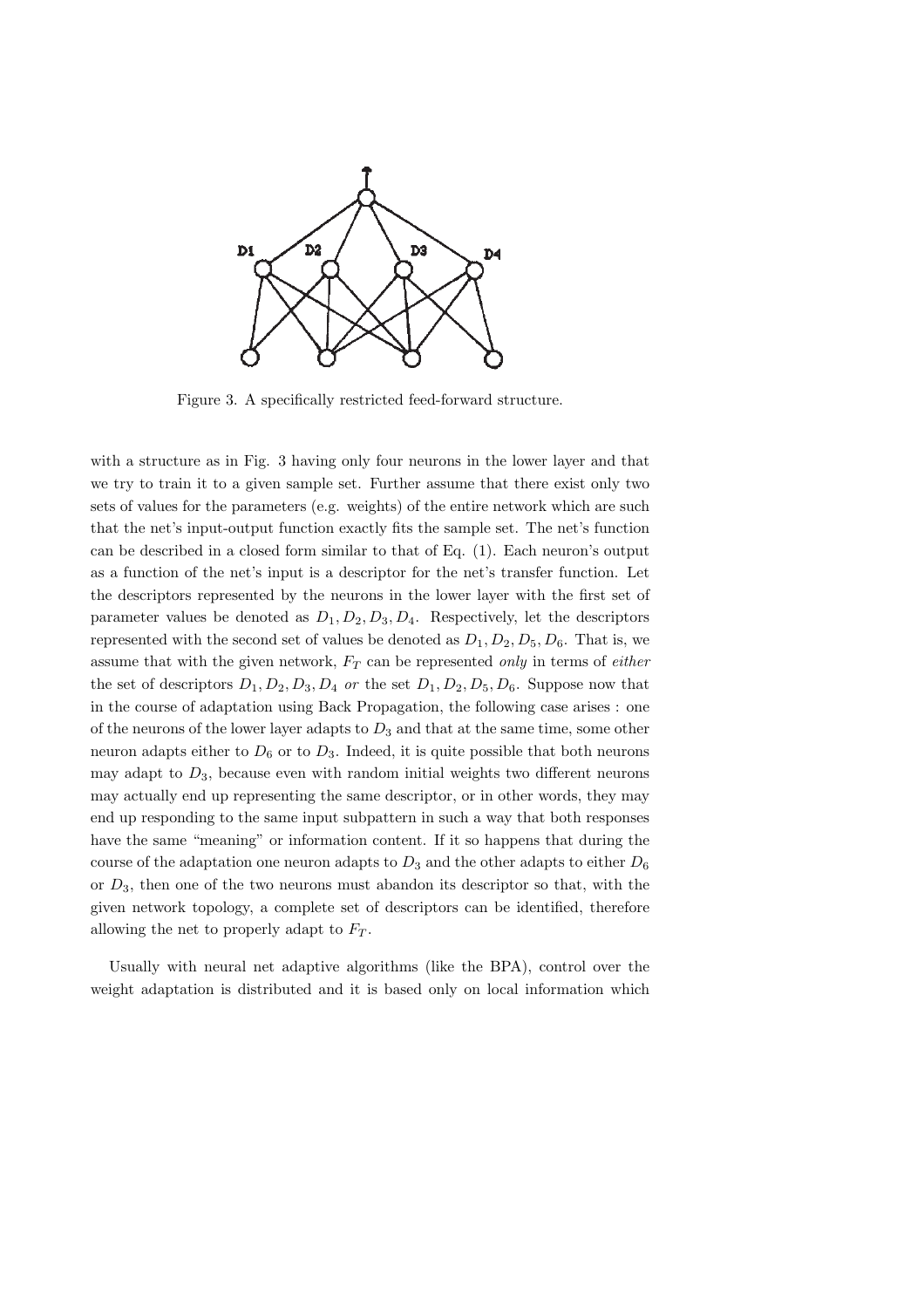comes down from higher layers. With a feed-forward structure, there is no lateral interaction among neurons in the same layer, so ties of the sort just described are quite possible and they can be responsible for cases where the net gets stuck in local minima. Of course, we used for the sake of an example an optimal net structure (no redundant neurons and thus no excessive nonlinearity) but the same remarks extend to any feed-forward structure. In feed-forward models, the lack of lateral connections impairs the quality of the developing internal representations because neurons do not effectively coordinate their adaptation. Each neuron tries to adjust its weights so as to optimize the fitting criterion on an individual basis. This does not necessarily favor the discovery of features which are mutually supportive and complementing. The result may be getting stuck in local minima, or losing "semantic" information contained in the training set. Lateral connections would allow – at least in principle – the means for neurons of the same layer to coordinate their adjustment and thus to be tuned to cooperate, that is, neurons could be tuned to produce responses which complement each other in the process of determining the proper net output. Algorithms such as the Back Propagation are based on an explicit function (the Delta rule) which determines how changes on a weight affect the change of the output. Such an explicit function can effectively be found only if there is no feedback in the net, i.e. the output signal of a neuron does not directly or indirectly affect its own input. If lateral connections are introduced then feedback is introduced and an explicit relation between the weights changes and output changes cannot practically be determined. There is an alternative though; the adaptive algorithms can be modified so as to effect a coordination among neurons in the same layer. This coordination would achieve the same lateral flow of information and the same goals as those possible with lateral connections. However, lateral connections need not actually (or physically) be introduced so there would be no actual signal feedback. In effect, the extended algorithms would not simply intend to optimize the output error only. The output error should be optimized along with some other goals (terms) which imply some sort of coordination among neurons. The key is to develop adaptive algorithms which combine features of both supervised and unsupervised learning.

Processing of an input by a feed forward net can be viewed as a series of successive transformations of the input vector to the intermediate vector output of each layer of neurons to the final net output vector. The adaptation of the net determines the particular form of the intermediate transformations. However, the intermediate successive transformations do not necessarily need to be adjusted in the same way or even concurrently. Of course each one cannot be determined independently of others. We suggest that trying to deal with all of them at the same time with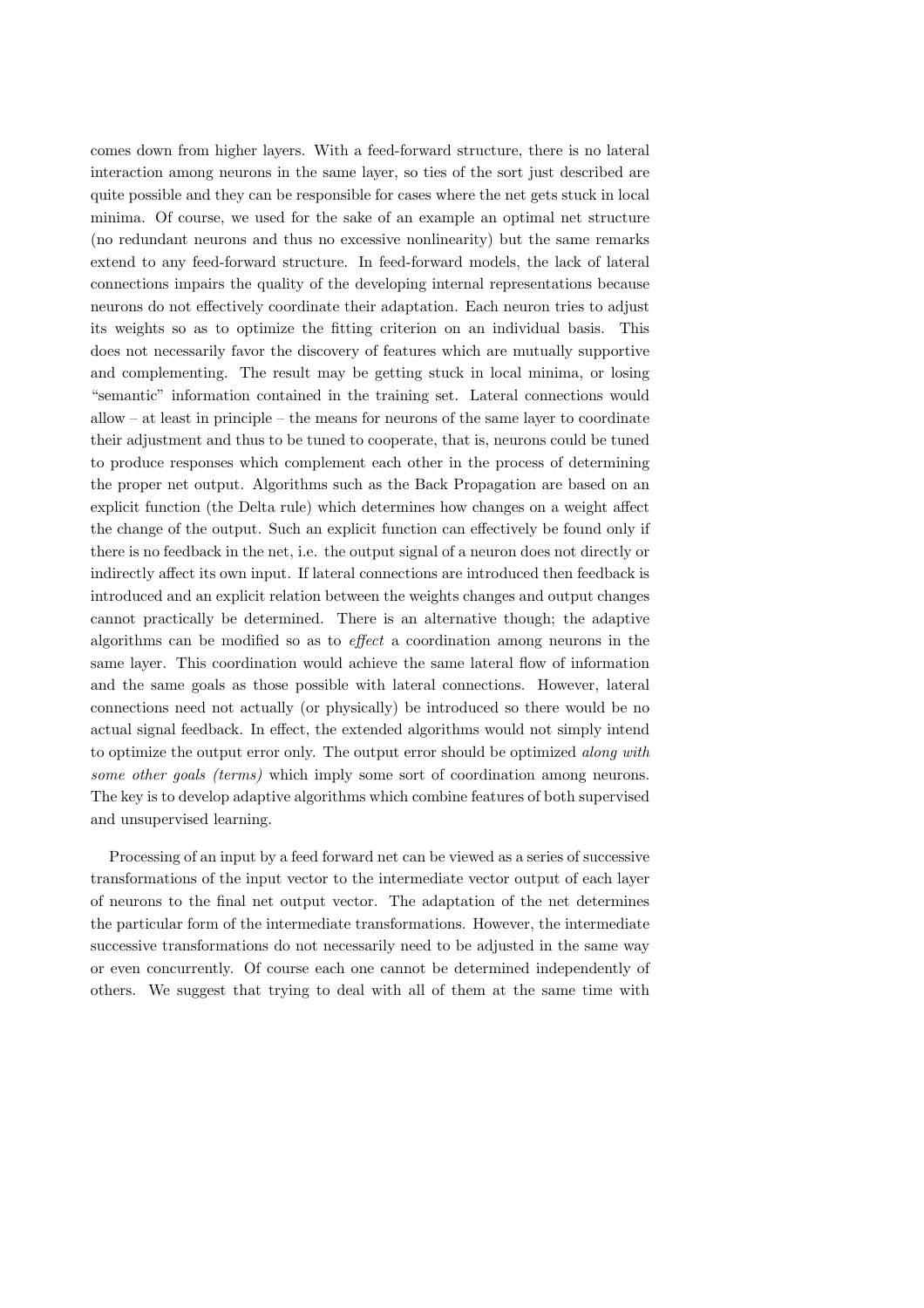

Figure 4. A feed-forward net viewed as a mapping net cascaded to a recoding net.

a single homogeneous (same for all layers) adaptive process may be an extreme way to handle the overall adaptation. As a result we loose in granularity and this can be a reason for sensitivity to initial parameters and poor quality of internal representations. Various types of adaptive techniques can be employed for adjusting the various stages of the net. Thus it is interesting to study inhomogeneous adaptive techniques by means of which attention can also be given to the development of the internal representations rather than only to fitting. Let us illustrate this idea by considering the function of a feed-forward net from this new point of view. Consider the net of Fig. 4 whose input-output mapping is some function  $F: V \to R$ . This net is shown separated into two nets and so it can be considered as constructed by cascading the two smaller nets. Consider now the output vector of the lower net which is input to the upper net. Let us assume that this vector spans some space  $R^m$ . Then the lower net transforms its input space V to the space  $R^m$  and the upper net performs the mapping  $R^m \to R$ . In other words, an internal recoding takes place. The mapping  $V \to R$  is achieved by recoding the input V in terms of  $R^m$  vectors and then accomplishing the mapping  $R^m \to R$ . The question which arises then is, why should the two (cascaded) mappings be identified concurrently through the same adaptation method? The alternative we wish to consider here is the use of inhomogeneous methods combining elements of both supervised and unsupervised techniques. In particular the mapping  $V \to R^m$  can be adjusted on the basis of unsupervised learning techniques whereas the mapping  $R^m \to R$  can be adjusted using supervised learning techniques.

One could of course ask further, why should the upper and lower nets be of the same type (in terms of structure, squashing functions etc.)? An example of such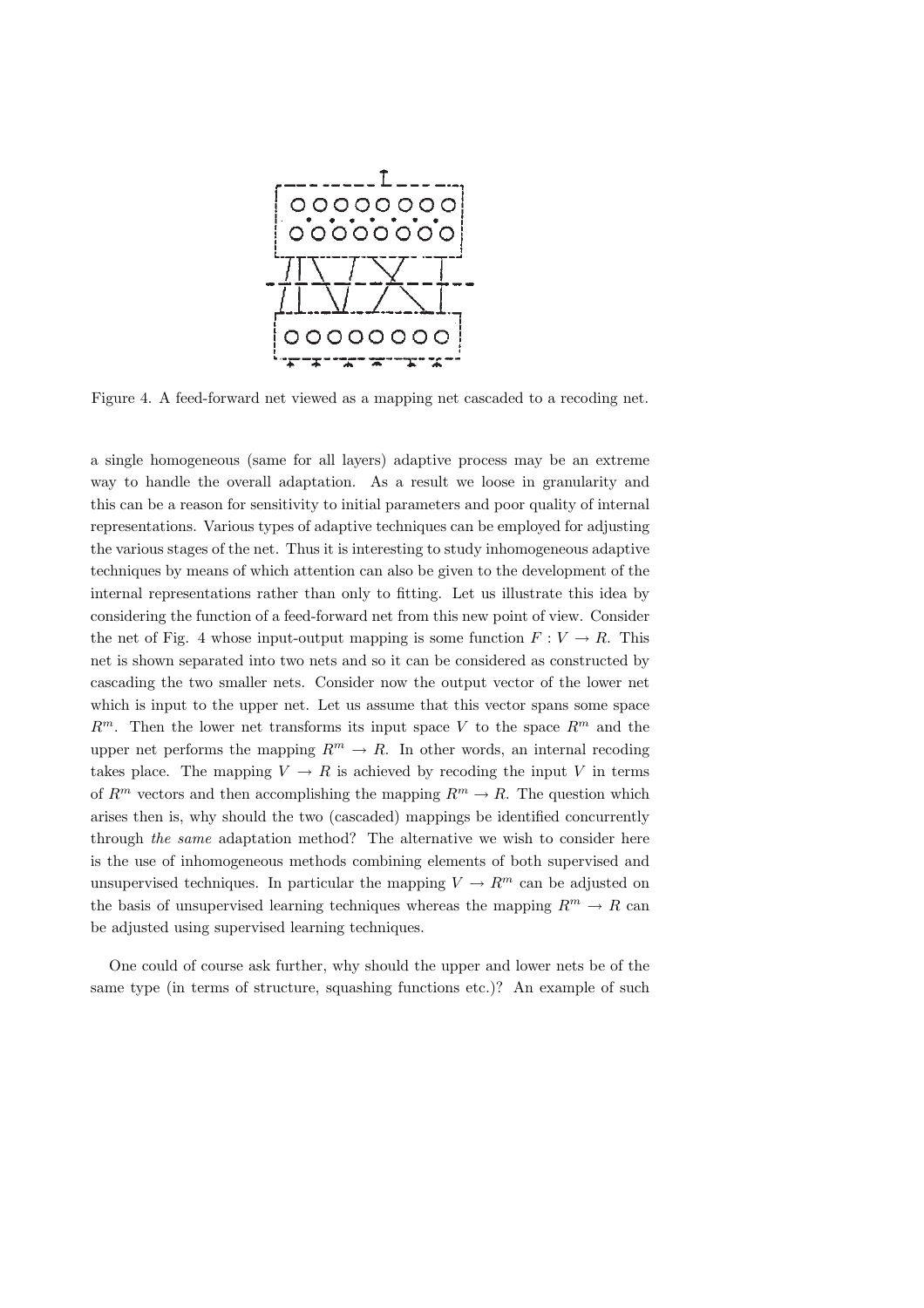an alternative approach is the counter-propagation network [11] which consists of a Kohonen layer [12, 13] feeding a Grossberg layer. The Kohonen layer performs a recoding of the original input (to the net) and the Grossberg layer performs the further mapping. We are referring to this model as an example of an inhomogeneous model since it is one of the first which appeared in the literature and projected the concept of inhomogeneous net structures. However, this model is essentially a selfprogramming look up table and was not specifically designed to address the issue of quality internal representations. In fact, through the Kohonen layer the net's inputs are mapped to binary vectors since in the Kohonen model, neuron outputs are binary (and anyway only one neuron wins the competition). So the internally generated vectors correspond to corners of a hypercube, each of which becomes the representative internal vector for an entire region of the input space (the Voronoi region corresponding to that corner).

### 5. Level-By-Level Adaptation

So far our discussion and comments have been based to a large extent on intuitive concepts rather than to analytic formulations that can be of practical use. In this section, we trace the basic steps of the adaptation of a feed-forward net from an analytic point of view. This analysis provides a formal expression of the goals of the adaptation and leads to a new class of adaptive algorithms. Based on this formulation, it is possible to provide a formal definition of the net structure's optimality in terms of a formal measure.

In the following we need only consider a two layer (one hidden and one output layer) feed forward net structure. It has been shown that this structure is equally powerful with any other one of more layers [5]. We assume that the squashing function of the neurons is some fixed functional  $f$  and that the net is to be trained with a sample set which is a finite set of r pairs  $(X_i, Z_i)$ ,  $i = 1, ..., r$ , where  $X_i$  are input vectors and  $Z_i$  are their corresponding output vectors. Let us consider the structure of Fig. 5 with  $n$  input nodes,  $m$  neurons in the hidden layer and  $p$  neurons in the output layer. We denote by  $\hat{X}_i$  the intermediate vector of values produced as outputs by the neurons in the hidden layer when  $X_i$  is the input. Let  $W_j$  be the weight vector associated with the jth output neuron. In the following expressions, vectors are assumed to be column vectors so the transpose of  $W_i$ , which we denote by  $W_j^t$ , is a row vector. Then the total input to the j<sup>th</sup> output neuron is the scalar product  $W_j^t \hat{X}_i$ . To achieve proper fitting the output  $f(W_j^t \hat{X}_i)$  of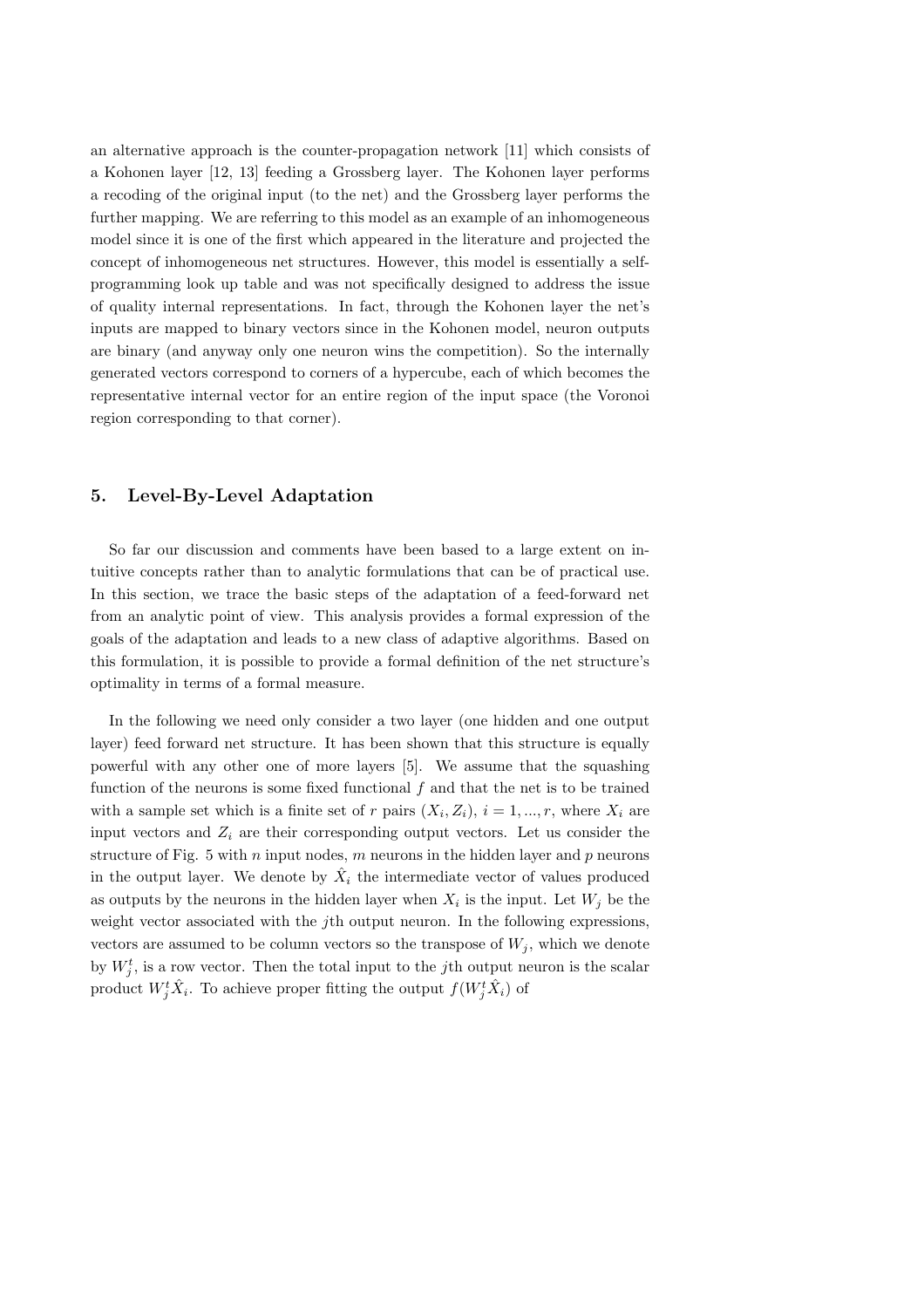

Figure 5. A n-input/p-output feed-forward net with one hidden layer.

the jth output neuron must equal  $Z_{ij}$  (the jth component of the desired output vector  $Z_i$ ). Thus we obtain the following system of equations that must be satisfied :

$$
f(W_j^t \hat{X}_i) = Z_{ij}, \text{ for } i = 1..r \text{ and } j = 1,...,p.
$$
 (2)

We then define the values  $C_{ij}$  as  $C_{ij} = f^{-1}(Z_{ij})$  and we obtain one system of equations for each output neuron as follows:

For the 
$$
j
$$
 – th neuron:  $W_j^t \hat{X}_i = C_{ij}$ , for  $i = 1..r$  (3)

Note that the  $C_{ij}$  values are known constants since the  $Z_{ij}$ 's and the form of the squashing function  $f$  are known. Now the above system of equations can be rewritten in the following form :

For the *j*th neuron: 
$$
W_j^t Y_i^j = 1
$$
, for  $i = 1, ..., r$  where  $Y_i^j = \frac{\hat{X}_i}{C_{ij}}$ . (4)

Note that  $Y_i^j$  is a vector, and specifically, it is the intermediate vector  $\hat{X}_i$  normalized by the constant  $C_{ij}$  (which can be assumed nonzero as it will be explained in the following). These normalized vectors can be partitioned in  $p$  groups of  $r$  vectors each, so that one group corresponds to each output neuron. We define the jth group  $G_j$  to be the set of vectors  $Y_i^j$ ,  $i = 1, ..., r$ . If the net has been properly adjusted to fit the sample set  $(X_i, Z_i)$ , then for each group  $G_j$  one system of equations, as per the Eq. (4), must be satisfied. Then, according to Eq. (4), all the vectors  $Y_i^j$  in the group  $G_j$  have the same projection on the direction of the corresponding vector  $W_j$ . Thus, there must exist a hyperplane normal to  $W_j$  which contains all the points whose position vectors are the vectors  $Y_i^j$ . We will use this geometric interpretation and call the point whose position vector is some vector  $Y$  as the "tip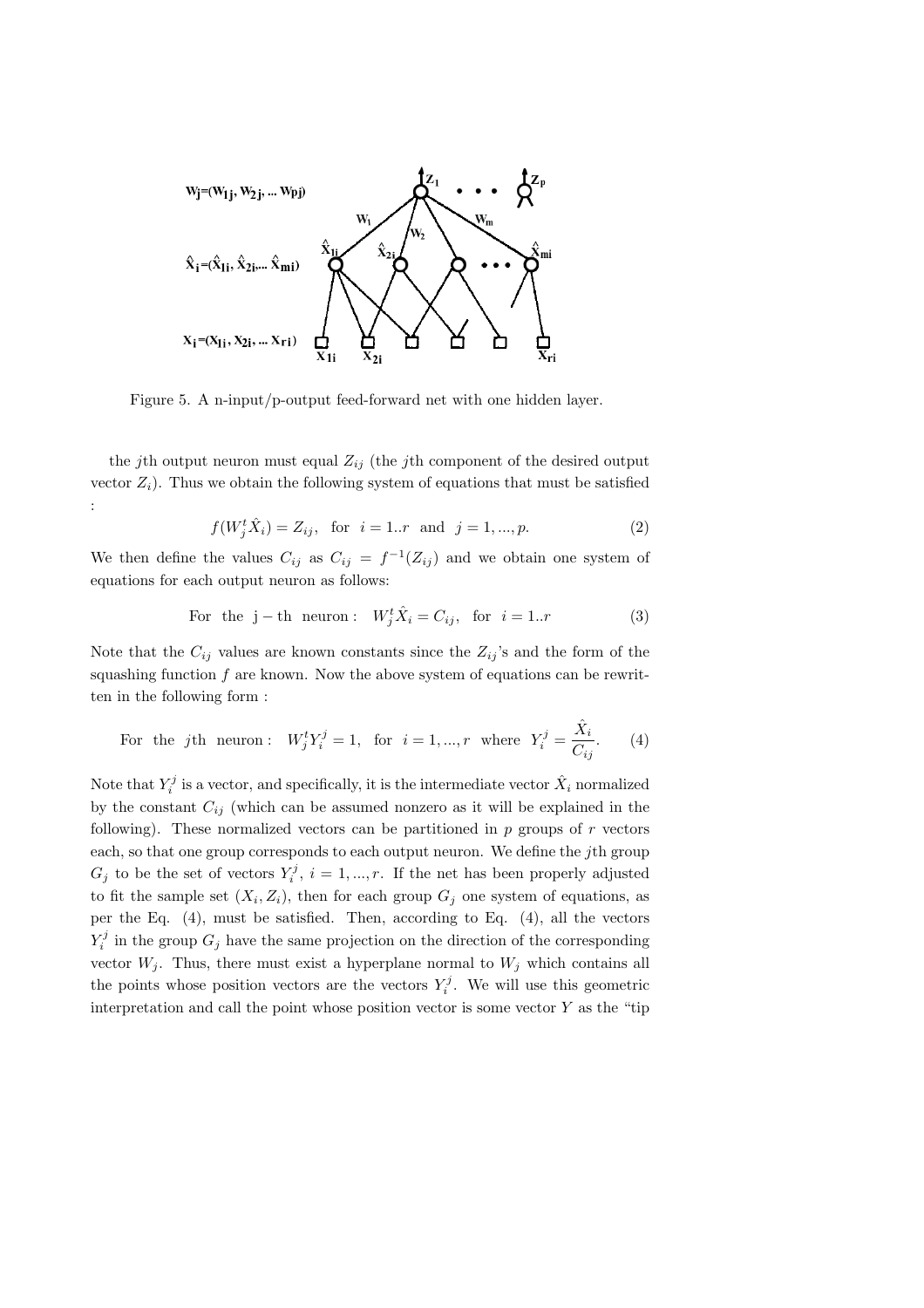of Y". Thus each group  $G_j$  is associated with a hyperplane (normal to  $W_j$ ) which we will call *alignment hyperplane* after the fact that it contains the tips of all vectors in  $G_i$ . These hyperplanes do not need to be distinct but in general they are. So the adaptation of this net can be performed by a two step process as follows. The first step is to identify the weight vectors associated with the neurons of the hidden layer so that alignment hyperplanes exist for all groups, that is, within each group  $G_i$ the tips of the vectors lie in the same hyperplane – any hyperplane. This alignment must be *simultaneously* achieved within each and every one of the  $p$  vector groups. The second step then is to find the  $W_j$  corresponding to the alignment hyperplane of each one group  $G_j$  so as to satisfy the system of Eq. (4) corresponding to the same group.

The analysis of this section so far, focuses on the requirements or the necessary conditions of the adaptation of a feed forward net. In the following we describe a process for attaining those requirements. A lot of variations can be introduced in this process, so the following description outlines a larger class of adaptive algorithms. Such an adaptive process for a net of one output neuron only was introduced in [14] and is extended here for the general case. The task of aligning the tips of the normalized intermediate vectors can be performed as follows:

(i). (Initialization) Start with random initial values for the connection weights feeding the hidden layer. Select (at random) p hyperplanes  $P_j$ ,  $j = 1, ..., p$ , each corresponding to a group  $G_i$ . These hyperplanes are to be transformed (orientation and position) in order to become the alignment hyperplanes at the end of the process. Each one of these hyperplanes is represented by its normal vector  $U_i$  and threshold  $T_j$ .

(ii). (Alignment) Through a repetitive process we allow the tips of the intermediate vectors to be attracted to the hyperplane (by changing the weights feeding in the hidden layer) while at the same time allowing the hyperplane to be attracted by the tips themselves (by changing  $U_i$  and  $T_i$ ).

We can roughly imagine the tips of  $G_j$  as floating magnetic particles and the plane  $P_i$  as a free moving metal sheet. The sheet attracts the particles which move toward it (changing the weights of the hidden layer). At the same time the sheet is attracted by the particles and moves toward them by changing its position and orientation (changing  $U_i$  and  $T_i$ ). This effect can be achieved by minimizing the sum of the square distances of a set of points from a hyperplane. Thus we define the distance measure corresponding to a group  $G_j$  as:  $D_j = \sum_i^r$  $\int_i^r (U_j^t Y_i^j - T)^2$ . Thus the goodness of the overall alignment can be measured by  $D = \sum_j D_j$ . Since all the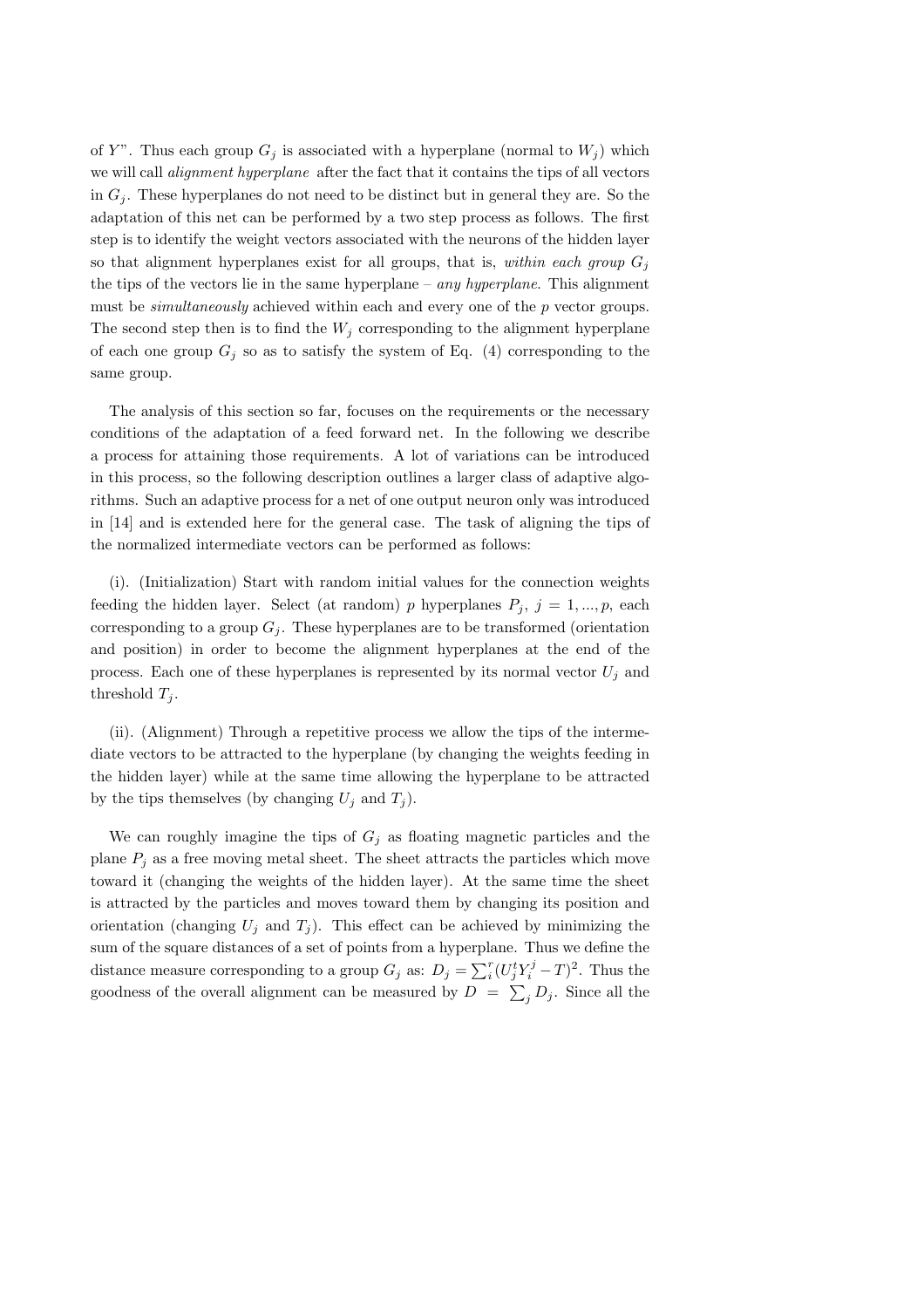$D_j$ 's are positive definite, minimization of D requires the simultaneous minimization of all the  $D_j$ 's. Overall alignment is complete when  $D = 0$ . Minimization of D is to be achieved by changing the weights of the hidden layer as well as changing the  $U_j$ 's and  $T_j$ 's according to either a gradient descent procedure  $(\Delta W = -\alpha \frac{\partial D}{\partial W})$  or a simulated annealing method [4]. As it will be explained later, a solution exists if there are enough neurons in the hidden layer to allow sufficient flexibility in the transformation (movement) of the normalized intermediate vectors. However, the minimum number of neurons required for overall alignment is not known a-priori. So one way around this problem is to form the net incrementally. Thus the process of step (ii) above can be augmented as follows :

(iii). (Expansion) Start with one hidden layer and a fixed number of neurons. Using step (ii) minimize  $D$ . If  $D$  cannot be reduced to 0 then add one more neuron in the hidden layer and continue until  $D = 0$ .

According to step (iii), the net structure is started off with a relatively small number of neurons and is gradually expanded. Before each step of the expansion, the best adjustment of the hidden layer weights is found in order to bring the vector tips of each group  $G_i$  as close as possible to being on a corresponding hyperplane. If there are not enough neurons in the hidden layer, then the implied transformation of the original input vectors to the intermediate normalized vectors will not have enough nonlinearity to move the normalized vectors to the desired alignment. So the hidden layer is expanded and the process continues. There is no need to start the adaptation all over after each step of expansion. Two practical considerations can be added here. The first one concerns the time of the decision to expand the hidden layer. Expansion is deemed necessary if D cannot be reduced further but it may be more practical to do it if the rate of reduction becomes unacceptably slow. The second consideration concerns the size of the expansion. It would be best to add one neuron at each step of the expansion but it may be more practical to add more than one neurons in the early steps.

After the alignment is complete, the weight vectors for the output neurons must be determined. Thus the final step is:

(iv). (Find  $W_j$ 's) After alignment the weight vector  $W_j$  of the jth output neuron is determined by solving the system  $(4)$  corresponding to  $G_j$ .

There is a fine point for step (iv). Before explaining this point we need a couple of definitions. We define the rank of a system (4) to be the number of its linearly independent equations. Let us denote by  $S_j$  the set of vectors which is obtained if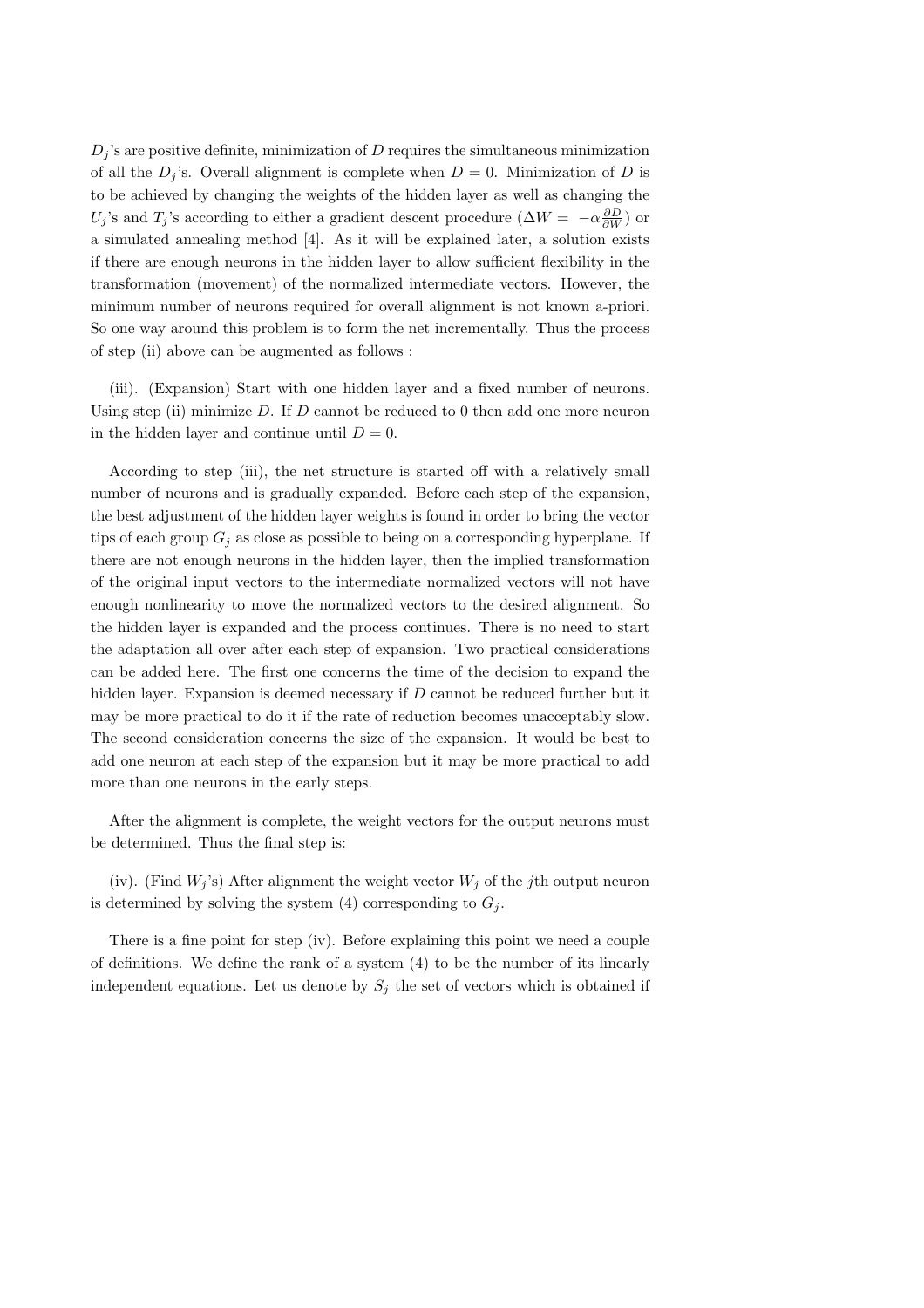each vector  $Y_i^j$  of the group  $G_j$  is augmented by one more component which is set to the constant 1. We then define the rank( $S_i$ ) to be the number of independent vectors in  $S_i$ , which is obviously the same as the rank of the corresponding system (4). Now let us see why step (iv) above is necessary. The way the alignment was performed required the use of vectors  $U_j$  for representing the alignment hyperplanes  $P_j$ . So it would appear that the  $W_j$  should be colinear to  $U_j$  and thus the solutions are the  $U_i$ 's scaled appropriately so as to satisfy the corresponding systems (4). This scaling is a trivial task and does not require solving each system entirely. Suppose however, that after the alignment is complete the hidden layer ends up with  $m$ neurons and that the rank of the system corresponding to some group  $G_i$  is  $\ell$  where  $\ell < m$ . Then there are infinite solutions for that system. In other words, the vectors of  $G_i$  are in  $\mathbb{R}^m$  but only  $\ell$  of them are linearly independent, so there are infinitely many planes on which the vectors are already aligned. Thus, there exists a solution for  $W_i$  with  $\ell - m$  zero components. A zero value for the *i*-th component of  $W_i$ means that a connection from the i-th hidden neuron to the jth output neuron is not necessary. Thus each system must be solved, by using Gaussian elimination which is quite efficient, in order to identify the  $W_j$  vectors so that each one has the greatest possible number of zero components.

At this point, the outline of the adaptation is concluded. A couple of remarks for enhancing step (i) can be added though. It was mentioned that the initial hypeplanes  $P_i$  are selected at random which means random positions/orientations. A better choice however, is to start them off close to the initial vector tips that each is supposed to align. This can easily be achieved with a simple regression.

The most important differences of this approach and the Back Propagation is that the adaptation proceeds layer by layer in a forward manner. This allows the possibility to change the number of neurons in the hidden layer during the adaptation. This cannot be done quite effectively in Back Propagation which is very sensitive to changes of the net structure during adaptation. Also, with the proposed approach there is far better control on the adjustment of the weights because each weight directly affects the optimality measure (minimization of  $D$ ). In contrast, with the Back Propagation weights of intermediate layers affect transitively the error measure which is to be optimized because the signal flowing through a connection (synapse) is altered by other connections (whose weights are to be updated also) on the path to the output. In our suggested approach, there are combined characteristics of both supervised and unsupervised techniques. The adaptation does not target only the fitting. Fitting is attained by manipulating directly the internal representations. This type of operation is in line with the discussion of section 4. Aligning the intermediate vectors can be viewed as unsupervised learning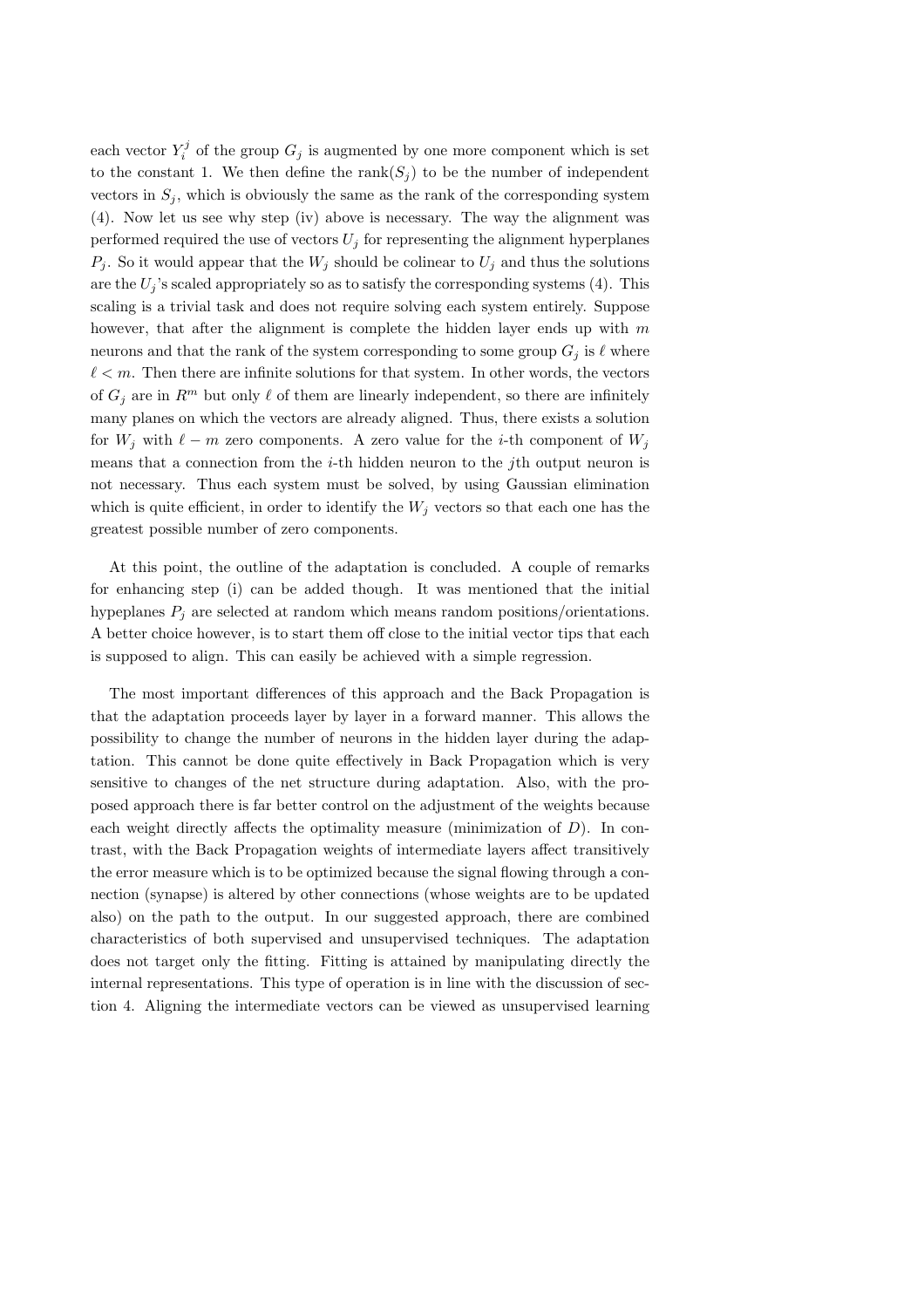then followed by supervised learning at the output layer.

# 6. Discussion

The formulation which was developed in the previous section gives rise to some interesting remarks. Since there are  $m$  neurons in the hidden layer, the vectors  $\hat{X}_i$ ,  $Y_i^j$ , and  $W_j$ , are in the space  $R^m$ . If  $m \geq r$ , each group  $G_j$  represents exactly r points (vector tips) in  $R<sup>m</sup>$  and there always exist alignment hyperplanes for all groups. In other words with  $m > r$  all the systems (4) corresponding to the various groups can be simultaneously solvable. There exists at least one alignment hyperplane for each group even if it is assumed that the rank of each system (4) is (the maximum possible) r. Of course, this is a trivial solution and requires at least one neuron in the hidden layer for each input vector of the training set. It virtually corresponds to a hidden layer capable of "memorizing" each of the training set vectors individually and the net then functions as a look-up table, thus poor generalization capability is expected. We are interested in the minimal required number of hidden layer neurons. Although this is an open question, we can at least define a lower bound in terms of a compact expression. From the above formulation in terms of systems of equations, as in Eq.  $(4)$ , it follows immediately that m should be at least as large as the rank of any one of the systems (4). Thus, after all groups  $G_i$  have been aligned (and all systems (4) are satisfiable), the minimal number of hidden neurons should be equal to the greatest one of the ranks of these systems. The ranks of those systems depend on the choice of the weights associated with the connections between the input layer and the hidden layer. So, as far as the adjustment of these latter weights is concerned, the goal of the adaptation is to minimize the ranks of the systems (4). Thus the adjustment of the connection weights feeding the hidden layer should aim to minimize the meassure:  $max_i [rank(S_i)]$ . Let  $min_W [rank(S_i)]$ be the minimum that the  $rank(S_i)$  can assume over the space of the weights feeding the hidden layer. Threfore, a lower bound for m is  $max_i$  [ $min_W$  [ $rank(S_i)$ ]], indicating the minimum number of neurons required for proper alignment of any of the groups. However, this lower bound is a direct consequence of the fact that a single network is used for producing all the components of the desired output vector  $Z_i$ . The same intermediate vectors  $\hat{X}_i$  must satisfy the systems (3) for all groups  $G_i$  simultaneously. If a different network was used for producing each one of the components of the output vector, then the intermediate vectors developed in each net for the same input need not be the same and we would only need to minimize the rank of a single system (4). Since the rank associated with each net should be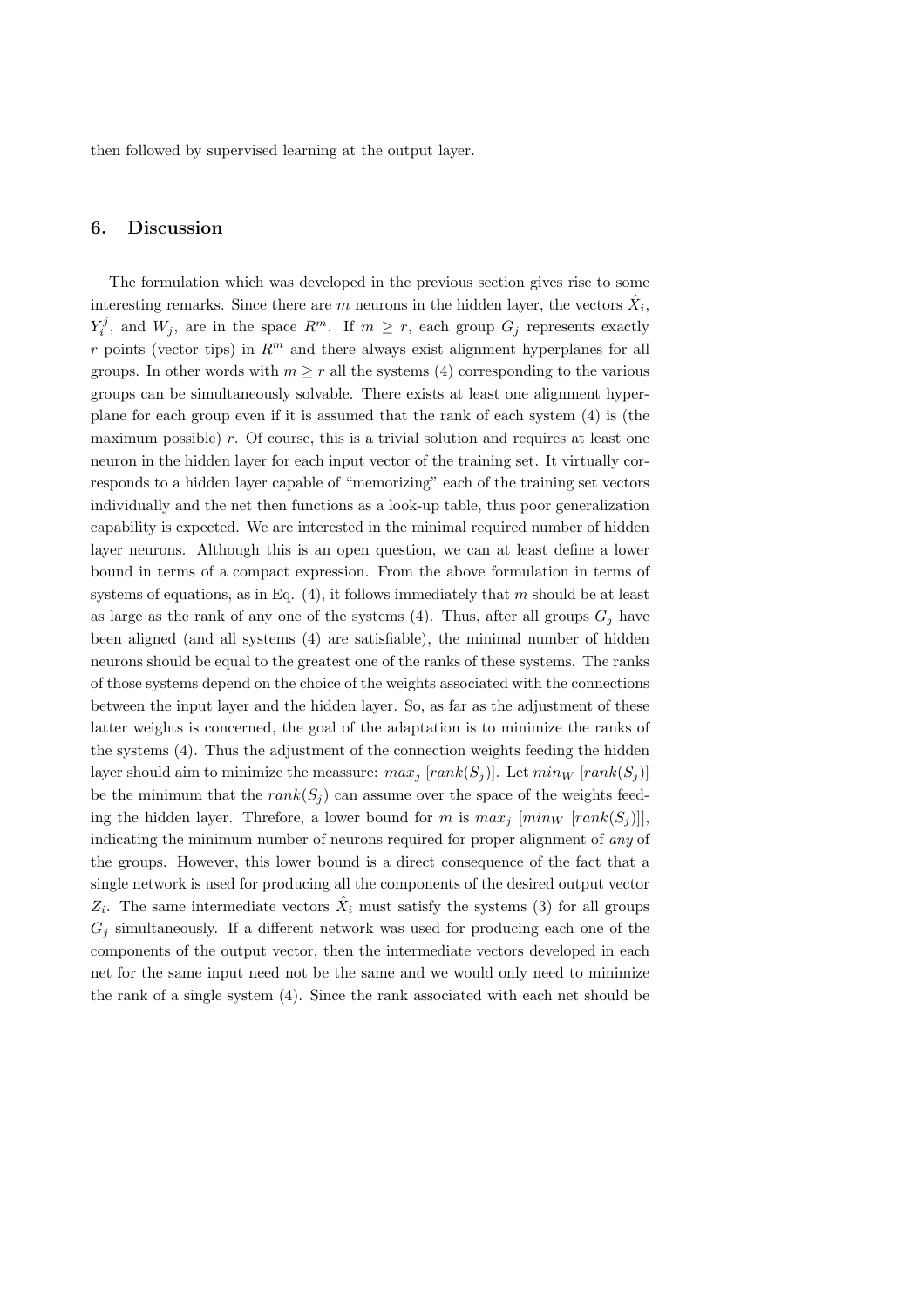minimized independently of others, it is possible that (after the said minimization) the maximum one of the individual ranks obtained can be smaller than the lower bound obtained above for a single net. It thus turns out that it is preferable to use a collection of nets rather than a single net because the goals of the adaptation, as analyzed in sections 3 and 4, can be served better. In fact, there is probably only one reason for which we might prefer a single net of multiple outputs. Such a net implements many transfer functions (one for each output neuron) on the same structure. All these functions use common descriptors (or at least they are very likely to). Thus a single net may be preferable when we wish the various functions corresponding to the various outputs to be based on as many common descriptors as possible.

It can also be seen that the form of the squashing function of the output neurons (but only those specific ones) is not really critical in the above process. Of course, the particular  $C_{ij}$  values affect the solutions but the approach does not depend on how they were obtained. So for that matter, the squashing function of the output neuron could as well be linear and thus the output neuron can just perform addition. That would have the additional advantage of not imposing bounds on the range of the output values like the sigmoid function does. In fact, the squashing function for the output neurons can be chosen so as to ensure that no  $C_{ij}$  value is zero in order to alleviate problems in the normalization of Eq. (4). A convenient choice for example, would be a linear function with a constant bias  $f = W<sup>t</sup> X + b$ , where the bias b is some constant which ensures that  $W<sup>t</sup>X$  is nonzero in any instance of the sample set (and only for the instances of the sample set). For the jth output neuron for example, we can use  $f_j = W_j^t X + b_j$ , where  $b_j \neq Z_{ij}$  for  $i = 1, ..., r$ . If the output neuron is linear, then the net implements a transfer function similar to the functional which Kolmogorov had shown capable of approximating every continuous real function of many variables [15]. Kolmogorov had proven this important result but the proof was not constructive (i.e. it did not provide a method for identifying the components of the functional) and thus his theorem could not be of use for practical purposes.

#### 7. Conclusion

Controlling the nonlinearity of the net structure as well as controlling the development of internal representations during adaptation are issues implicitly linked to a feed forward model's robustness and capability to capture semantic information exhibited in the training set. The discussion of this paper linked these issues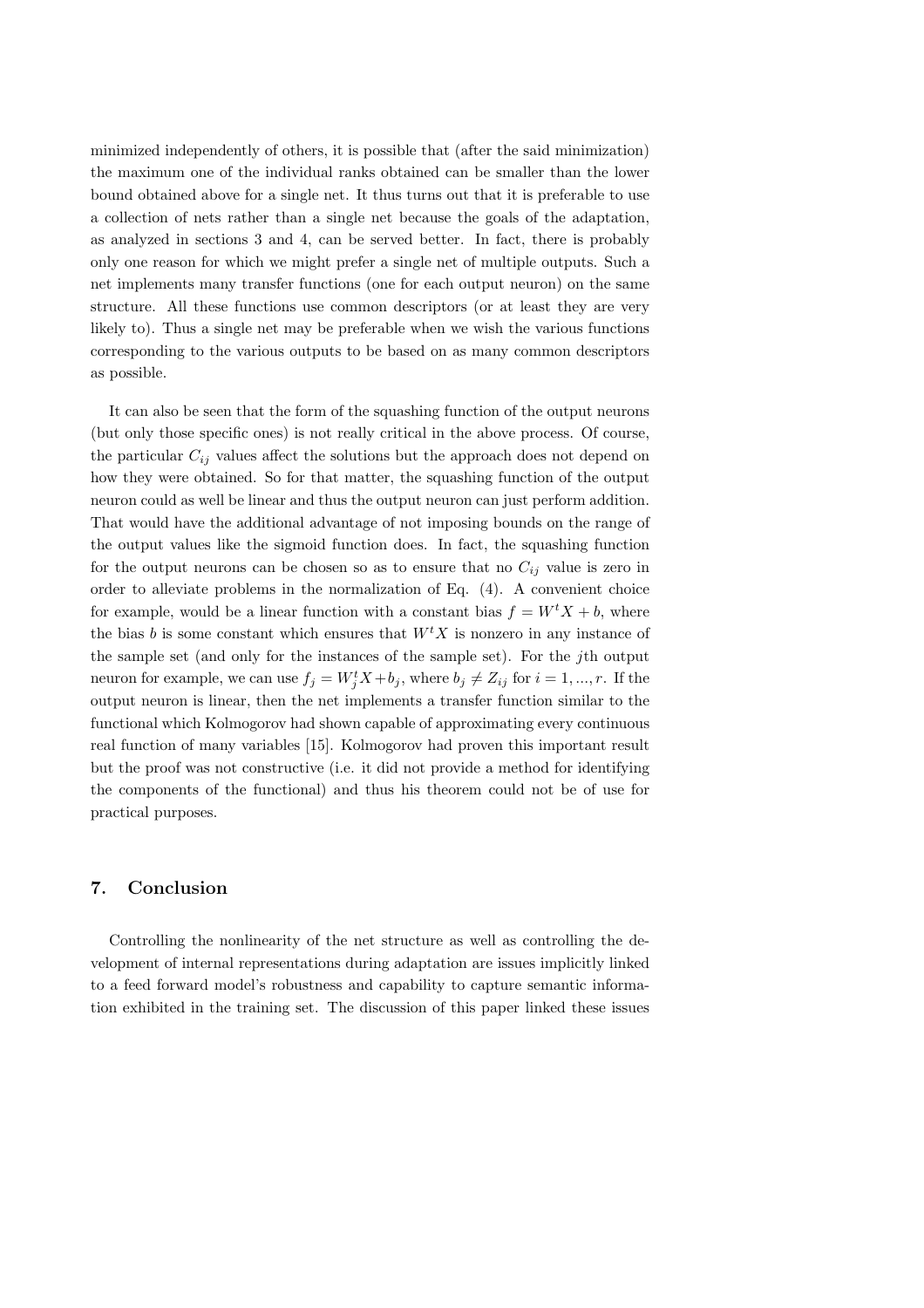to a new formulation of the adaptation process. We feel that the most significant contributions of this paper are the new formal analysis of the adaptation and the new adaptive method. The analysis allows the formal characterization of the goals of the adaptation in terms of well defined measures and provides useful insights concerning the problems of the adaptation. These insights are significant in any effort to develop adaptive algorithms for feed-forward nets. The significance of the adaptive method is that it allows control on the internal representations, and the flexibility to accommodate incrementally formed nets.

### References

- [1] R.B. Banerji, Artificial Intelligence: A Theoretical Approach, Elsevier/North Holland Scientific Publishers, 1980
- [2] D.E. Rumelhart, G.E. Hinton and R.J. Williams Learning Internal Representations by Error Propagation, in Parallel Distributed Processing: Explorations in the Microstructure of Cognition. Vol1: Foundations, D.E. Rumelhart and J.L. McClelland (editors), MIT Press, Cambridge, MA (1986)
- [3] S. Kirkpatrick, C.D. Gellat Jr. and M.P. Vecchi, Optimization by Simulated Annealing, Science, Vol. 220, No. 4598, May 13, 1983.
- [4] H. Szu and R. Hartley, Fast Simulated Annealing, Physics Letters A, Vol. 122, No. 3, 4, June 8, 1987.
- [5] K.I. Funahashi, On the Approximate Realization of Continuous Mappings by Neural Networks, Neural Networks, Vol.2, 1989
- [6] L.J. Han, Van der Maas, Paul F.M.J. Verschure, and Peter C.M. Molenaar, A Note on Chaotic Behavior in Simple Neural Networks, Neural Networks Journal, Vol. 3, pp. 119-122, 1990.
- [7] J.F. Kolen, and J.B. Pollack, Backpropagation is Sensitive to Initial Conditions, Complex Systems, V.4, 1990
- [8] M.L. Brady, R. Raghavan, and J. Slawny, Back Propagation Fails to Separate Where Perceptrons Succeed, IEEE Trans. on Circuits and Systems v.36, no5, May 1989.
- [9] C. Koutsougeras and C.A. Papachristou, Training of a Neural Network Model for Pattern Classification Based on an Entropy Measure, in Proc. IEEE Internat. Conf. on Neural Networks (ICNN '88), New York: IEEE, July 1988.